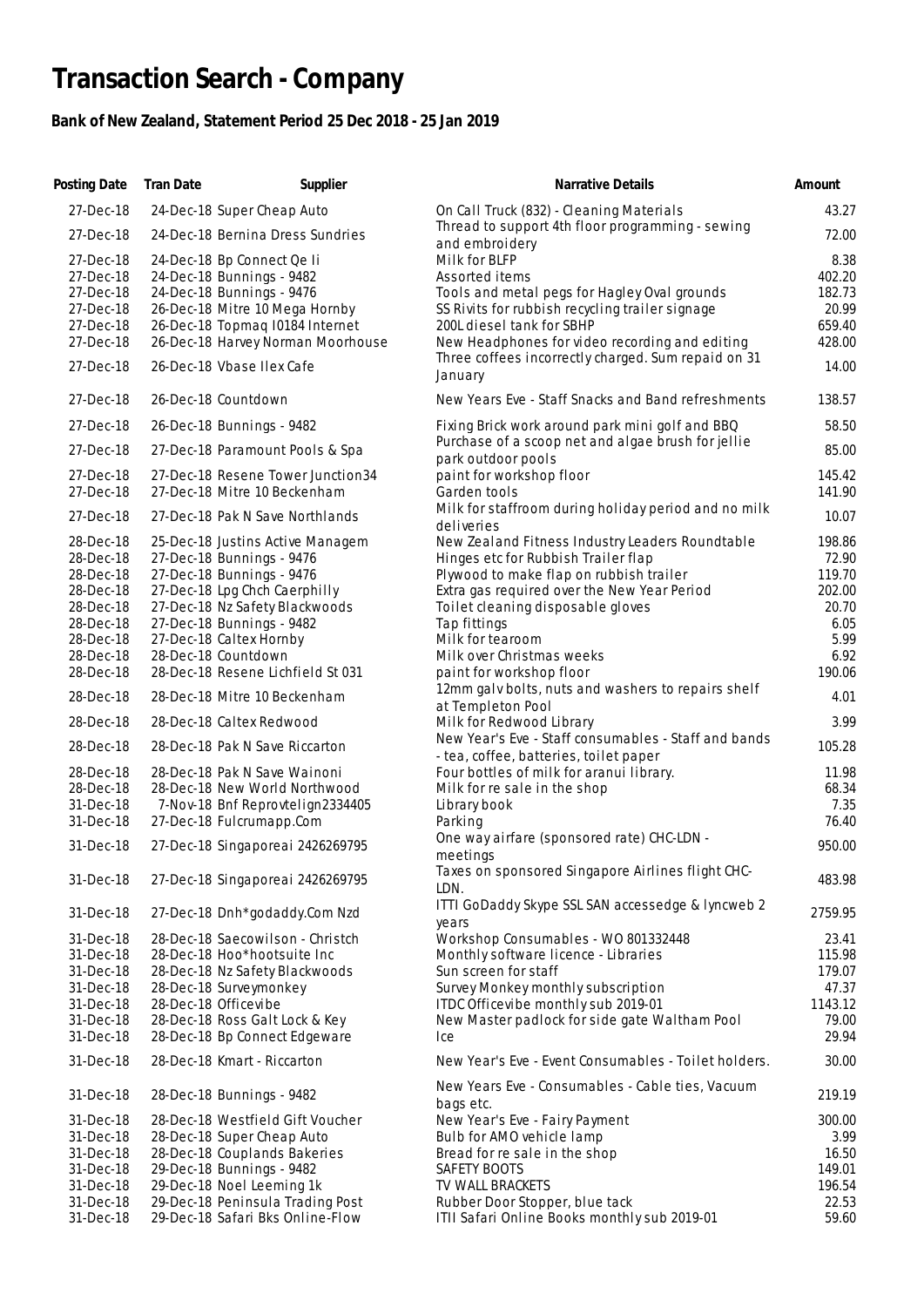| Posting Date               | <b>Tran Date</b>   | Supplier                                           | <b>Narrative Details</b>                                                                | Amount        |
|----------------------------|--------------------|----------------------------------------------------|-----------------------------------------------------------------------------------------|---------------|
| 31-Dec-18                  |                    | 30-Dec-18 Farmers Online                           | Board game activities for visitors to use over school<br>holidays/buskers period        | 119.46        |
| 31-Dec-18                  |                    | 30-Dec-18 Bunnings - 9476                          | ss rivets for rubbish and recycling signage                                             | 38.70         |
| 31-Dec-18                  |                    | 30-Dec-18 Ecodrop Metro                            | Dump fees                                                                               | 10.10         |
| 31-Dec-18                  |                    | 30-Dec-18 On The Spot Cashmere                     | milk for staff tea room                                                                 | 8.99          |
| 31-Dec-18                  |                    | 30-Dec-18 Paknsave Moorhouse                       | New Year's eve - back stage band water                                                  | 8.99          |
|                            |                    |                                                    | New Year's eve - Staff snacks, band food and                                            |               |
| 31-Dec-18                  |                    | 30-Dec-18 Paknsave Moorhouse                       | consumables                                                                             | 217.75        |
| 31-Dec-18                  |                    | 30-Dec-18 Paknsave Moorhouse                       | Lunches for day 4 &5 Test match Hagley Oval                                             | 192.71        |
| 31-Dec-18                  |                    | 31-Dec-18 Ccc Parking                              | Wilson Parking - Meeting                                                                | 2.05          |
| 31-Dec-18                  |                    | 31-Dec-18 Jaycar Pty Ltd                           | Power Supply - Server Room                                                              | 377.70        |
| 31-Dec-18                  |                    | 31-Dec-18 New World Northwood                      | Groynes milk 5 x 1lt long life                                                          | 9.45          |
| 31-Dec-18                  |                    | 31-Dec-18 Peninsula Trading Post                   | Padlock for Freezers                                                                    | 33.77         |
| 31-Dec-18                  |                    | 31-Dec-18 New World Halswell                       | Milk for staffroom when non delivery occurred.                                          | 15.96         |
|                            |                    |                                                    | 15mm valve and fittings for hose fittings at                                            |               |
| 31-Dec-18                  |                    | 31-Dec-18 Mitre 10 Mega Papanui                    | Templeton Pool                                                                          | 45.00         |
| 31-Dec-18                  |                    | 31-Dec-18 Pak N Save Northlands                    | Swim nappies for resale at Jellie Park                                                  | 46.76         |
| 31-Dec-18                  |                    | 31-Dec-18 Countdown                                | Milk for Carlyle                                                                        | 6.92          |
| 31-Dec-18                  |                    | 31-Dec-18 New World Prestons                       | Bread and milk for re sale in the shop                                                  | 61.94         |
| $3-Jan-19$                 |                    | 28-Dec-18 Bnf Reprovtelign2334405                  | Library book                                                                            | 3.16          |
| $3-Jan-19$                 | 30-Dec-18 Goformz  |                                                    | ITCC GoFormz monthly sub 2019-01                                                        | 115.55        |
| $3-Jan-19$                 |                    | 30-Dec-18 Runscope.Com                             | ITII Runscope monthly sub 2019-01                                                       | 120.75        |
|                            |                    |                                                    | Design Store Christmas promotion on facebook,                                           |               |
| $3-Ja n-19$                |                    | 31-Dec-18 Facebk *hmjwhjwhm2                       | including fundraising product.                                                          | 100.00        |
| $3-Jan-19$                 |                    | 31-Dec-18 Facebk *szr38ka4y2                       | Event promotion for public programmes on facebook                                       | 11.46         |
| $3-Ja n-19$                |                    | 31-Dec-18 Facebk *23ykzjjdr2                       | SummerTimes Facebook charges                                                            | 130.00        |
| $3-Jan-19$                 |                    | 31-Dec-18 Facebk *mgnuzhst62                       | Facebook posts for December                                                             | 193.44        |
| $3-Jan-19$                 | 31-Dec-18 Universo |                                                    | Coffee with artist for future project                                                   | 9.00          |
| $3-Jan-19$                 |                    | 31-Dec-18 Ross Galt Lock & Key                     | Parks Keys - cut for parks staff                                                        | 45.89         |
|                            |                    |                                                    | This cost is for Facebook expenses used by CTOC                                         |               |
| $3-Jan-19$                 |                    | 31-Dec-18 Facebk *rb6pmj6tp2                       | Travel Information team to broadcast traveller                                          | 482.84        |
|                            |                    |                                                    | information                                                                             |               |
|                            |                    |                                                    | Treetech Fireworks Spectacular - Rugby Club Rooms                                       |               |
| $3-Jan-19$                 |                    | 31-Dec-18 Ecodrop Styx                             | Clean out                                                                               | 10.14         |
| $3-Ja n-19$                |                    | 31-Dec-18 Facebk *qe9fcj6zs2                       | Facebook library promotions                                                             | 240.35        |
| $3-Jan-19$                 |                    | 1-Jan-19 Addressfinder By Ablet                    | Monthly software licence - Libraries                                                    | 149.50        |
|                            |                    |                                                    |                                                                                         |               |
| $3-Jan-19$                 |                    | 1-Jan-19 Pete McGregor Music Bass                  | Busker to entertain at the End Of Holiday's Pool Party                                  | 690.00        |
| $3$ -Jan-19                |                    | 1-Jan-19 Fulcrumapp.Com                            | Supply of data capture tool CWW assets                                                  | 687.82        |
| $3-Ja n-19$                |                    | 1-Jan-19 Fulcrumapp.Com                            | Data collection software monthly account for District                                   | 38.21         |
|                            |                    |                                                    | Planning                                                                                |               |
| $3-Jan-19$                 |                    | 1-Jan-19 Akaroa Auto Centre Ltd                    | 2 x Gas bottle refill and 2 Stroke Oil for lawn mowers                                  | 98.70         |
| $3-Jan-19$                 |                    | 1-Jan-19 Twl 181 Belfast                           | Tape for the bouncy pillow                                                              | 34.00         |
| $3-Jan-19$                 |                    | 1-Jan-19 Countdown                                 | Milk and bread for re sale in the shop                                                  | 45.84         |
| $3-Jan-19$                 |                    | 1-Jan-19 Twl 181 Belfast                           | DVD's for movies                                                                        | 84.99         |
| 3-Jan-19                   |                    | 2-Jan-19 Bunnings - 9482                           | SCREWS PLUMBING FITTINGS PIPE                                                           | 220.57        |
| $3-Jan-19$                 |                    | 2-Jan-19 Nightlife Music                           | Pioneer nightlife fees                                                                  | 338.56        |
| $3-Jan-19$                 |                    | 2-Jan-19 Nightlife Music                           | Jellie Park Nightlife fees                                                              | 338.56        |
| $3-Jan-19$                 |                    | 2-Jan-19 Nightlife Music                           | Nightlife music systems for QEII                                                        | 430.89        |
| $3-Ja n-19$                |                    | 2-Jan-19 Central Innovation                        | ITCC Central Innovation ArchiCAD monthly sub 2019-<br>01                                | 339.25        |
| $3-Ja n-19$                |                    | 2-Jan-19 Frozen Direct 2010                        | Chips for resale in the shop                                                            | 38.85         |
| $3-Jan-19$                 |                    | 2-Jan-19 New World Prestons                        | Bread and milk for re sale in the shop                                                  | 61.06         |
| $3-Jan-19$                 |                    | 3-Jan-19 Twl 175 South City                        | Pool Noodles for Pop-up Gardens                                                         | 150.00        |
|                            |                    |                                                    |                                                                                         |               |
| $3-Ja n-19$                |                    | 3-Jan-19 Wsl South City                            | Art Security kit supplies                                                               | 125.90        |
| $3-Jan-19$                 |                    | 3-Jan-19 Spotlight Stores NZ Ltd                   | Materials for calligraphy programme                                                     | 79.13<br>7.98 |
| $3-Ja n-19$<br>$3-Ja n-19$ |                    | 3-Jan-19 Wsl South City<br>3-Jan-19 Timely Limited | Clear folders for equipment paperwork<br>Monthly subscription for booking training with | 23.00         |
|                            |                    |                                                    | cellphones                                                                              |               |
| $3$ -Jan-19                |                    | 3-Jan-19 Twl 181 Belfast                           | Arts and crafts for the lodge activities                                                | 148.00        |
| $3-Ja n-19$                |                    | 3-Jan-19 Twl 123 Eastgate                          | Storage Drawers to organise stationary cabinet.                                         | 88.00         |
| 4-Jan-19                   |                    | 2-Jan-19 Yogaglo.Com                               | Online training tool for GF instructors.                                                | 27.67         |
| 4-Jan-19                   |                    | 2-Jan-19 Amazon Web Services                       | Hosting fee for CBD 3D models.                                                          | 35.38         |
| 4-Jan-19                   |                    | 3-Jan-19 Stihl Shop Northwood                      | O RINGS WATER BLASTER                                                                   | 19.38         |
| 4-Jan-19                   |                    | 3-Jan-19 Federal Express Pacifi                    | Customs clearance on goods for resale                                                   | 130.67        |
| 4-Jan-19                   |                    | 3-Jan-19 Saecowilson - Christch                    | Workshop Consumables - WO                                                               | 560.33        |
| 4-Jan-19                   |                    | 3-Jan-19 Officemax                                 | Office filing materials                                                                 | 44.99         |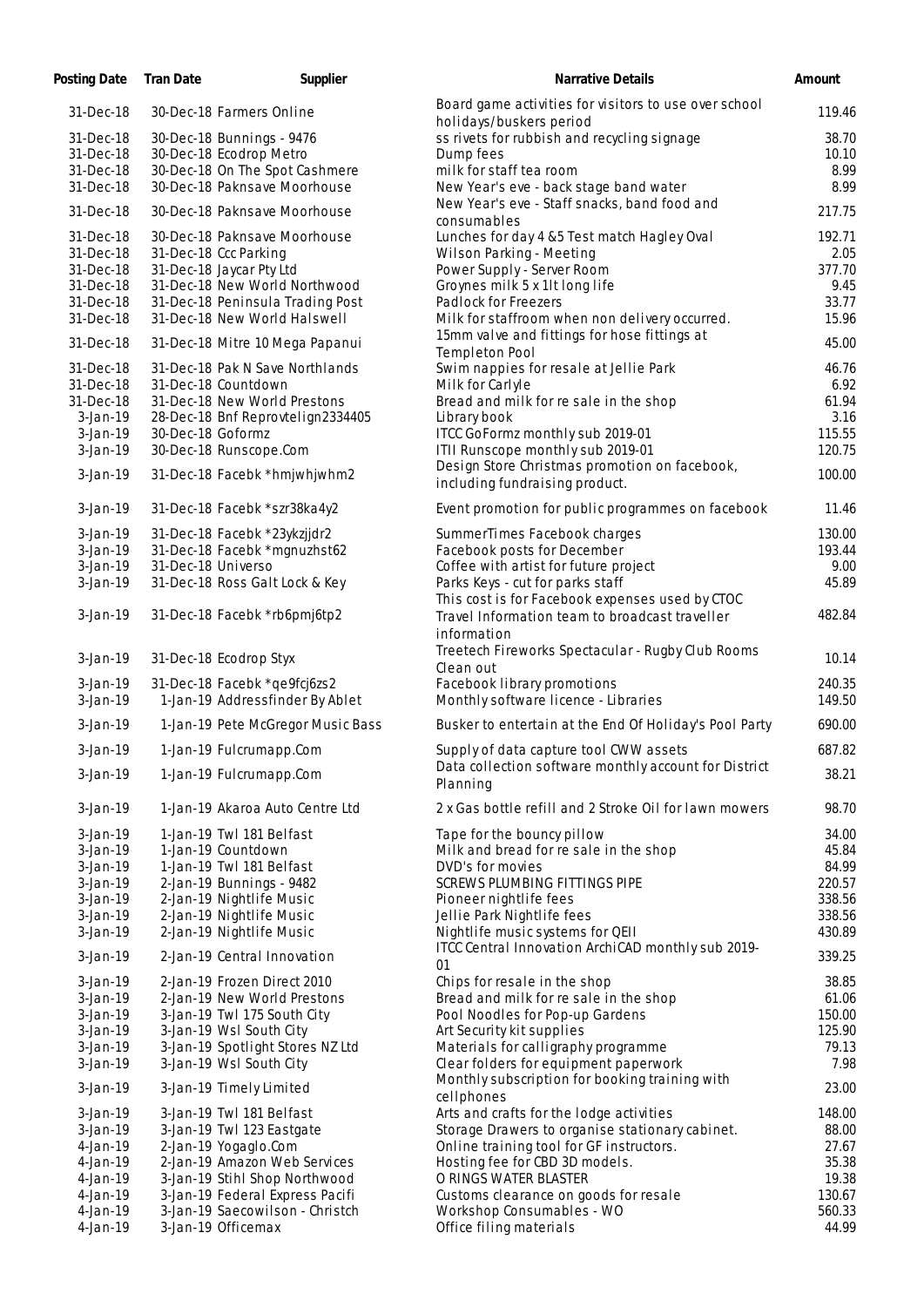| Posting Date                 | <b>Tran Date</b> | Supplier                                                       | Narrative Details                                                                                    | Amount          |
|------------------------------|------------------|----------------------------------------------------------------|------------------------------------------------------------------------------------------------------|-----------------|
| $4 - Jan - 19$               |                  | 3-Jan-19 Bunnings - 9482                                       | Groynes BBQ paint filler and brushes, Rubbish<br>pickers x 10 rope x4                                | 402.37          |
| $4 - Jan - 19$<br>4-Jan-19   |                  | 3-Jan-19 Cotters Electrical Ltd<br>3-Jan-19 Caltex Hornby      | vacume cleaner brush nozzle<br>Milk for tearoom                                                      | 41.00<br>5.99   |
| $4-Ja n-19$                  |                  | 3-Jan-19 Redpaths Ferry Road                                   | Movable covers / blanks for plugs and points in the<br>exhibition space                              | 61.87           |
| 4-Jan-19                     |                  | 4-Jan-19 Mitre 10 Mega Papanui                                 | Tarp for temp cover of chlorine tank, rope, pipe<br>wrench for tool box.                             | 83.46           |
| 4-Jan-19                     |                  | 4-Jan-19 Fendalton Supervalue                                  | Milk over the Christmas/New Year break when there<br>were no deliveries                              | 5.64            |
| $4 - 1a - 19$<br>$4-Ja n-19$ |                  | 4-Jan-19 Ferrymead Mitre 10 Mega<br>4-Jan-19 Mobil Aranui      | Call out Server Room Aircon - WO<br>Fuel Midges - WO                                                 | 44.49<br>74.34  |
| 4-Jan-19                     |                  | 4-Jan-19 Life Pharmacy The Palms                               | first aid supplies betadine and medipulv antiseptic                                                  | 76.94           |
| 4-Jan-19                     |                  | 4-Jan-19 Southern Woods Nursery                                | Verbena bonariensis for bedding                                                                      | 35.00           |
| $4-Ja n-19$                  |                  | 4-Jan-19 Mitre 10 Mega Hornby                                  | Helichrysum argyrophyllum x 3 for section guillaume                                                  | 35.94           |
| 4-Jan-19                     |                  | 4-Jan-19 Countdown                                             | Chicken nuggets for re sale                                                                          | 30.00           |
| $4-Ja n-19$                  |                  | 4-Jan-19 Twl 181 Belfast                                       | Dyd's for outside movies                                                                             | 48.00           |
| 4-Jan-19                     |                  | 4-Jan-19 New World Prestons                                    | Grocery items for re sale in the shop                                                                | 102.00          |
| 7-Jan-19                     |                  | 3-Jan-19 Succulent Society Of S.                               | succulent society of South Africa annual subscription                                                | 59.85           |
| $7-Ja n-19$                  |                  | 3-Jan-19 Abebooks.Co Fra22j                                    | Library book                                                                                         | 117.73          |
| 7-Jan-19                     |                  | 4-Jan-19 Propeller Swim School                                 | Dpd1 - tablets for pool.                                                                             | 117.30<br>14.99 |
| 7-Jan-19<br>7-Jan-19         |                  | 4-Jan-19 Spotify P08f19d51b<br>4-Jan-19 Mrs Bottomleys Flowers | Gallery spotify monthly account fee.<br>Flowers for anniversary of working 65 years for              | 65.00           |
| 7-Jan-19                     |                  | 4-Jan-19 Farmlands Co Operati                                  | Council<br>Overalls                                                                                  | 74.95           |
| 7-Jan-19                     |                  | 4-Jan-19 New World Bishopdale                                  | Milk for Bishopdale Library                                                                          | 4.78            |
| 7-Jan-19                     |                  | 4-Jan-19 Html Email Check                                      | ITDC htmlemailcheck monthly sub 2019-01                                                              | 22.92           |
| 7-Jan-19                     |                  | 4-Jan-19 Formassembly.Com                                      | ITTI FormAssembly monthly sub 2019-01                                                                | 400.19          |
| 7-Jan-19                     |                  | 4-Jan-19 Countdown Online Shopping                             | Biscuits for Committee/Council meetings                                                              | 211.26          |
| 7-Jan-19                     |                  | 4-Jan-19 New World Prestons                                    | Personal use in Error - Reimbursed at CCC Service<br>Desk                                            | 39.89           |
| 7-Jan-19                     |                  | 4-Jan-19 Bunnings - 9476                                       | Evaporate Cooler for Front Reception                                                                 | 147.00          |
| $7-Ja n-19$                  |                  | 4-Jan-19 Bunnings - 9476                                       | Evaporate Cooler for Front Reception and sanding<br>discs                                            | 159.98          |
| $7-Ja n-19$                  | 5-Jan-19 Repco   |                                                                | 2 x scepter dies                                                                                     | 83.98           |
| 7-Jan-19                     |                  | 5-Jan-19 Fulcrumapp.Com                                        | Fee for Fulcrom users for data collection                                                            | 116.53          |
| 7-Jan-19                     |                  | 5-Jan-19 Mitre 10 Beckenham                                    | Impact bit and nutsetter impact pack                                                                 | 43.86           |
| 7-Jan-19                     |                  | 5-Jan-19 Cest La Vie                                           | Various items for arts and crafts in the Lodge - kids<br>Christmas activity                          | 99.80           |
| 7-Jan-19                     |                  | 6-Jan-19 Collins Mitre 10                                      | Primer Seal for le Bons Bay RMC painting of picnic<br>tables                                         | 139.00          |
| 7-Jan-19                     |                  | 6-Jan-19 Ecodrop Metro                                         | Dump fees                                                                                            | 15.20           |
| 7-Jan-19                     |                  | 6-Jan-19 Ferrymead Mitre 10 Mega                               | Cleaning products purchased for shelter                                                              | 89.06           |
| 7-Jan-19                     |                  | 6-Jan-19 New World Prestons                                    | Grocery items for resale<br>Wireless keyboard and mouse to reduce the hazard                         | 38.64           |
| $7-Ja n-19$                  |                  | 6-Jan-19 Twl 220 Riccarton                                     | of numerous cables on the desk and Command<br>adhesive                                               | 30.00           |
| 7-Jan-19                     |                  | 7-Jan-19 Noel Leeming 1k                                       | <b>TV BRACKETS</b>                                                                                   | 70.32           |
| 7-Jan-19                     |                  | 7-Jan-19 Ccc Parking                                           | Parking                                                                                              | 3.60            |
| 7-Jan-19                     |                  | 7-Jan-19 Mighty Ape Limited                                    | DVD of Jumanji for public screening in Jan at Gallery                                                | 33.90           |
| 7-Jan-19                     |                  | 7-Jan-19 Reading Cinemas                                       | Summertime Reading Prizes                                                                            | 224.60          |
| 7-Jan-19                     |                  | 7-Jan-19 The Drawing Room Limite                               | Palette Knives purchased for removing 3D Prints of<br>the build plate of the 3D printers at Tūranga  | 40.95           |
| 7-Jan-19                     |                  | 7-Jan-19 Amtech Medical Limited                                | Restock of first aid supplies for Cycle Safe bags<br>which are used when taking kids on road cycling | 191.40          |
| 7-Jan-19                     |                  | 7-Jan-19 Pest Control Research                                 | Predator monitoring tracking cards for travis                                                        | 488.75          |
| 7-Jan-19                     |                  | 7-Jan-19 Freshchoice City Mkt                                  | Biscuits for meetings/workshops etc                                                                  | 22.10           |
| 7-Jan-19                     |                  | 7-Jan-19 Twl 175 South City                                    | Readiscover programme botanic gardens props                                                          | 12.00           |
| 7-Jan-19                     |                  | 7-Jan-19 Garden Box                                            | Bagged top soil for alpine mix                                                                       | 67.64           |
| 7-Jan-19                     |                  | 7-Jan-19 Mitre 10 Mega Papanui                                 | Light bulbs and brackets                                                                             | 110.88          |
| 7-Jan-19                     |                  | 7-Jan-19 Twl 123 Eastgate                                      | Wireless keyboard and mouse, double sided tape<br>and extension cords                                | 44.00           |
| 7-Jan-19                     |                  | 7-Jan-19 Wsl Eastgate                                          | Archiving boxes - required to assist with office clean<br>up                                         | 89.85           |
| 8-Jan-19                     |                  | 6-Jan-19 Stk*shutterstock                                      | Music download for video.                                                                            | 75.13           |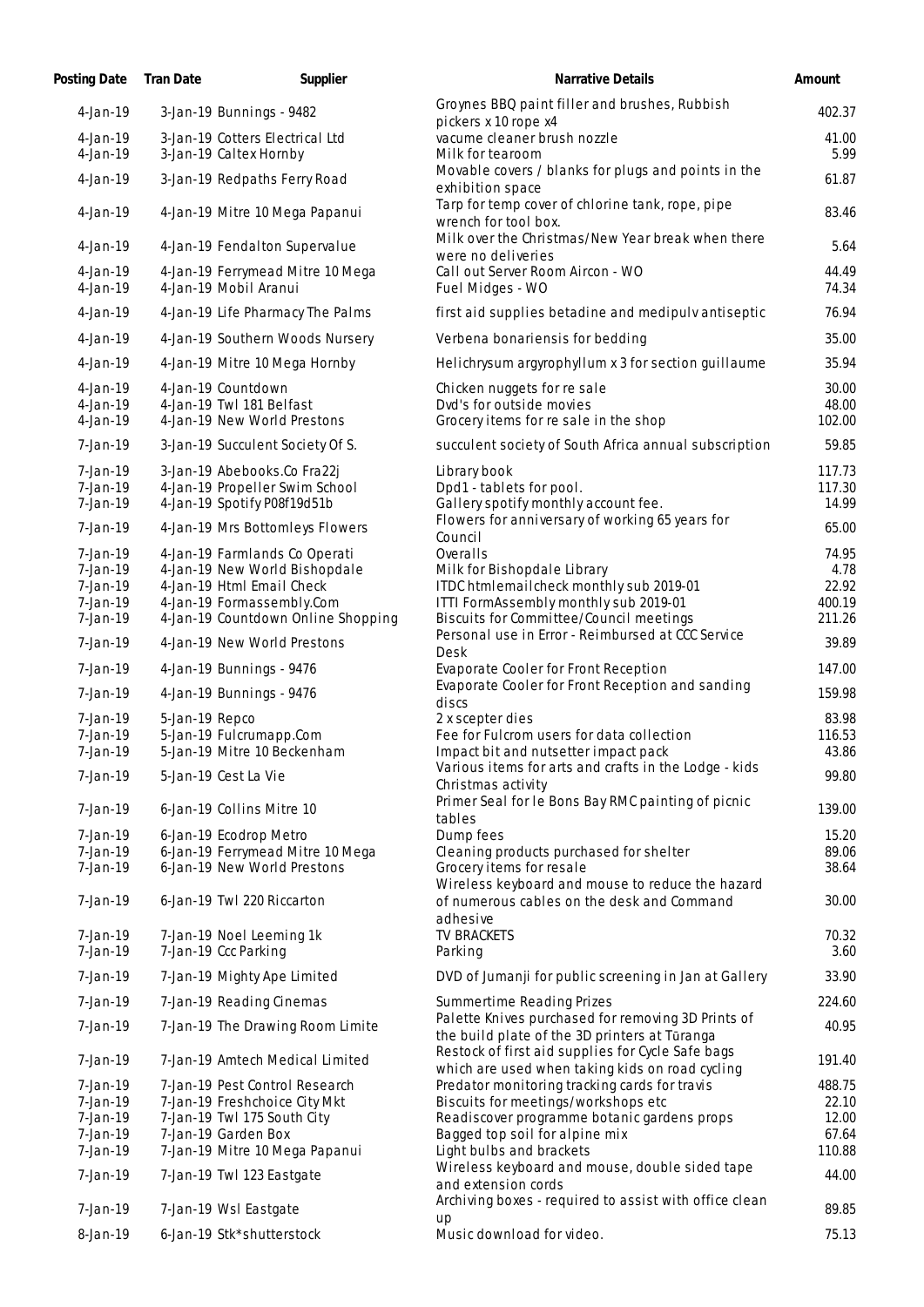| Posting Date                                 | Tran Date | Supplier                                                                                                                      | Narrative Details                                                                                                     | Amount                            |
|----------------------------------------------|-----------|-------------------------------------------------------------------------------------------------------------------------------|-----------------------------------------------------------------------------------------------------------------------|-----------------------------------|
| 8-Jan-19<br>8-Jan-19                         |           | 7-Jan-19 Bunnings - 9482<br>7-Jan-19 Mico Papanui 7085                                                                        | MICROWAVE BRACKETS<br><b>DRAIN PLUNGER</b>                                                                            | 293.02<br>466.07                  |
| 8-Jan-19                                     |           | 7-Jan-19 Bunnings - 9482                                                                                                      | Restock of general cleaning equipment and products                                                                    | 375.70                            |
| 8-Jan-19<br>8-Jan-19<br>8-Jan-19<br>8-Jan-19 |           | 7-Jan-19 S & T Stainless<br>7-Jan-19 Specialist Wheels And Cas<br>7-Jan-19 Akaroa Auto Centre Ltd<br>7-Jan-19 Bunnings - 9482 | steel and tube stainless angle for the second bar<br>SCW castors for both bars<br>WOF for Camp Trailer<br>Wood screws | 49.97<br>319.42<br>40.00<br>18.60 |
| 8-Jan-19<br>8-Jan-19<br>8-Jan-19             |           | 7-Jan-19 Kevin Daly Mowers Ltd<br>7-Jan-19 Nz Safety Blackwoods<br>7-Jan-19 Copy Cats Service Centre                          | Edge clipper sharpening x 4<br>Hand cleaner for staff restrooms<br>Sign for lane marking at QEII                      | 28.00<br>32.78<br>30.00           |
| 8-Jan-19<br>$8$ -Jan-19<br>8-Jan-19          |           | 7-Jan-19 Mbie Standards Nz<br>7-Jan-19 Bunnings - 9476<br>7-Jan-19 Specialist Wheels And Cas                                  | Order - NZS 5285 & 5263<br>Bolts/ nuts washers for castors<br>Wheels for kettle bell crate                            | 334.31<br>17.28<br>77.56          |
| 8-Jan-19<br>8-Jan-19                         |           | 8-Jan-19 Mitre 10 Mega Papanui<br>8-Jan-19 Lyttelton Supervalue                                                               | gazebo for temporary first aid room.<br>biscuits for morning tea for Lyttelton Knit 'n Yarn                           | 368.92<br>7.19                    |
| 8-Jan-19                                     |           | 8-Jan-19 Pump & Machinery Co Ltd                                                                                              | group<br>Grit Pump Repair - WO                                                                                        | 202.39                            |
| 8-Jan-19                                     |           | 8-Jan-19 Cactus Outdoor Limited                                                                                               | Shorts                                                                                                                | 152.15                            |
| 8-Jan-19                                     |           | 8-Jan-19 Countdown                                                                                                            | TBags for Staff Room at Taiora QEII                                                                                   | 10.99                             |
| 8-Jan-19                                     |           | 8-Jan-19 Wsl Eastgate                                                                                                         | Diary 2019 for Taiora QEII CX Team at Reception                                                                       | 11.99                             |
| 8-Jan-19                                     |           | 8-Jan-19 New World South City                                                                                                 | Misc H&S disaster bin supplies (wipes)                                                                                | 7.96                              |
| 8-Jan-19                                     |           | 8-Jan-19 Larson Juhl                                                                                                          | Art Security kit supplies                                                                                             | 8.60                              |
| 8-Jan-19                                     |           | 8-Jan-19 Wsl South City                                                                                                       | Art Security kit supplies                                                                                             | 25.95                             |
| 8-Jan-19<br>8-Jan-19                         |           | 8-Jan-19 Mitre 10 Beckenham<br>8-Jan-19 Twl 175 South City                                                                    | Art Security kit supplies<br>Art Security kit supplies                                                                | 61.82<br>119.00                   |
| 8-Jan-19                                     |           | 8-Jan-19 Mitre 10 Mega Papanui                                                                                                | 250ml paint                                                                                                           | 7.22                              |
| 8-Jan-19                                     |           | 8-Jan-19 Ccc Parking                                                                                                          | car parking for meeting                                                                                               | 5.15                              |
| 8-Jan-19                                     |           | 8-Jan-19 Fresh Choice Parklands                                                                                               | Phone charger for work phone                                                                                          | 20.00                             |
| 8-Jan-19                                     |           | 8-Jan-19 Spotlight Stores NZ Ltd                                                                                              | Materials for library holiday programmes                                                                              | 88.10                             |
| 8-Jan-19                                     |           | 8-Jan-19 Mitre 10 Mega Papanui                                                                                                | Garden tools                                                                                                          | 194.56                            |
| 8-Jan-19                                     |           | 8-Jan-19 Mitre 10 Mega Papanui                                                                                                | Cable ties                                                                                                            | 10.98                             |
| 8-Jan-19                                     |           | 8-Jan-19 Mitre 10 Mega Papanui                                                                                                | Light bulbs additional costs to upgrade lights                                                                        | 15.76                             |
| 8-Jan-19                                     |           | 8-Jan-19 Wet & Forget Retail Ltd                                                                                              | Organic weed killer                                                                                                   | 110.00                            |
| 8-Jan-19                                     |           | 8-Jan-19 James Bull & Co                                                                                                      | Beach locks                                                                                                           | 88.63                             |
| 8-Jan-19<br>8-Jan-19                         |           | 8-Jan-19 Is Cleaning Ltd<br>8-Jan-19 Countdown                                                                                | Vaccum cleaner bags<br>Milk and bread for re sale in the shop                                                         | 33.90<br>54.36                    |
| 8-Jan-19                                     |           | 8-Jan-19 Ferrymead Mitre 10 Mega                                                                                              | Resources required to assist with new office layout                                                                   | 26.75                             |
| 9-Jan-19                                     |           | 7-Jan-19 Paypal *emax Online                                                                                                  | Replacing our Giant playing cards for visitors to use<br>in Gallery at our large table                                | 33.71                             |
| $9$ -Jan-19                                  |           | 7-Jan-19 Bookdepository.Com                                                                                                   | Parks Week Botanic Gardens project - books for<br>treasure boxes<br>Electronic monthly subscription to Chart Building | 325.54                            |
| 9-Jan-19<br>$9$ -Jan-19                      |           | 7-Jan-19 Highcharts Cloud<br>7-Jan-19 Gus*spot Messenger                                                                      | Software for Greater Christchurch<br>Health and Safety equipment                                                      | 13.70<br>72.59                    |
| $9$ -Jan-19                                  |           | 8-Jan-19 Bp Connect Marshlands                                                                                                | YARIS FUEL                                                                                                            | 78.35                             |
| $9$ -Jan-19                                  |           | 8-Jan-19 Melrose Kiwi Chairs                                                                                                  | GRAB RAILS ACCESSIBLE SEAT DOOR RAMP                                                                                  | 452.14                            |
| $9$ -Jan-19                                  |           | 8-Jan-19 Wilson Parking                                                                                                       | Wilson Parking - Meeting                                                                                              | 2.60                              |
| $9$ -Jan-19                                  |           | 8-Jan-19 Nz Safety Blackwoods                                                                                                 | Hose fitting - Server Room                                                                                            | 76.91                             |
| $9$ -Jan-19<br>$9$ -Jan-19                   |           | 8-Jan-19 Nz Safety Blackwoods<br>8-Jan-19 Nz Safety Blackwoods                                                                | Nitrile gloves<br>Safety Boots, ear muffs, gloves and glasses. Spray                                                  | 257.07<br>301.58                  |
| $9$ -Jan-19                                  |           | 8-Jan-19 George Henry & Co Ltd                                                                                                | suit, Icepacks<br>Art Security kit supplies                                                                           | 12.83                             |
| 9-Jan-19                                     |           | 8-Jan-19 Createsend.Com Ema                                                                                                   | Save the Date - Ngā Puna Wai Grand Opening<br>Ceremony                                                                | 12.22                             |
| $9$ -Jan-19                                  |           | 8-Jan-19 Createsend.Com Ema                                                                                                   | Friends January 2019 Newsletter                                                                                       | 15.54                             |
| $9$ -Jan-19                                  |           | 8-Jan-19 Createsend.Com Ema                                                                                                   | Swimsmart Lessons 2019                                                                                                | 33.16                             |
| $9$ -Jan-19                                  |           | 8-Jan-19 Stk*shutterstock                                                                                                     | Music download for Water Trivia animation                                                                             | 74.58                             |
| $9$ -Jan-19                                  |           | 8-Jan-19 Sign Network Ltd                                                                                                     | Corfalutes signage for I love New Brighton                                                                            | 573.62                            |
| $9$ -Jan-19                                  |           | 8-Jan-19 Officemax                                                                                                            | Parks Keys - cut                                                                                                      | 355.47                            |
| $9-Jan-19$                                   |           | 8-Jan-19 Sigma Aldrich Nz                                                                                                     | Chemistry lab                                                                                                         | 180.55                            |
| $9$ -Jan-19                                  |           | 8-Jan-19 Nz Safety Blackwoods                                                                                                 | Pair work trousers.                                                                                                   | 60.28                             |
| $9-Jan-19$                                   |           | 8-Jan-19 Mainland Fasteners Ltd                                                                                               | 8mm stainless Bolts, nuts and washers for pool<br>cover roller winder at both Waltham and Jellie Park                 | 112.02                            |
| $9$ -Jan-19                                  |           | 8-Jan-19 Propeller Swim School                                                                                                | 4 No. 25mm replacement valves for chlorine ute and<br>trailer                                                         | 358.80                            |
| $9$ -Jan-19                                  |           | 8-Jan-19 Bunnings - 9476                                                                                                      | Drill bits/tape measure/screws etc                                                                                    | 138.48                            |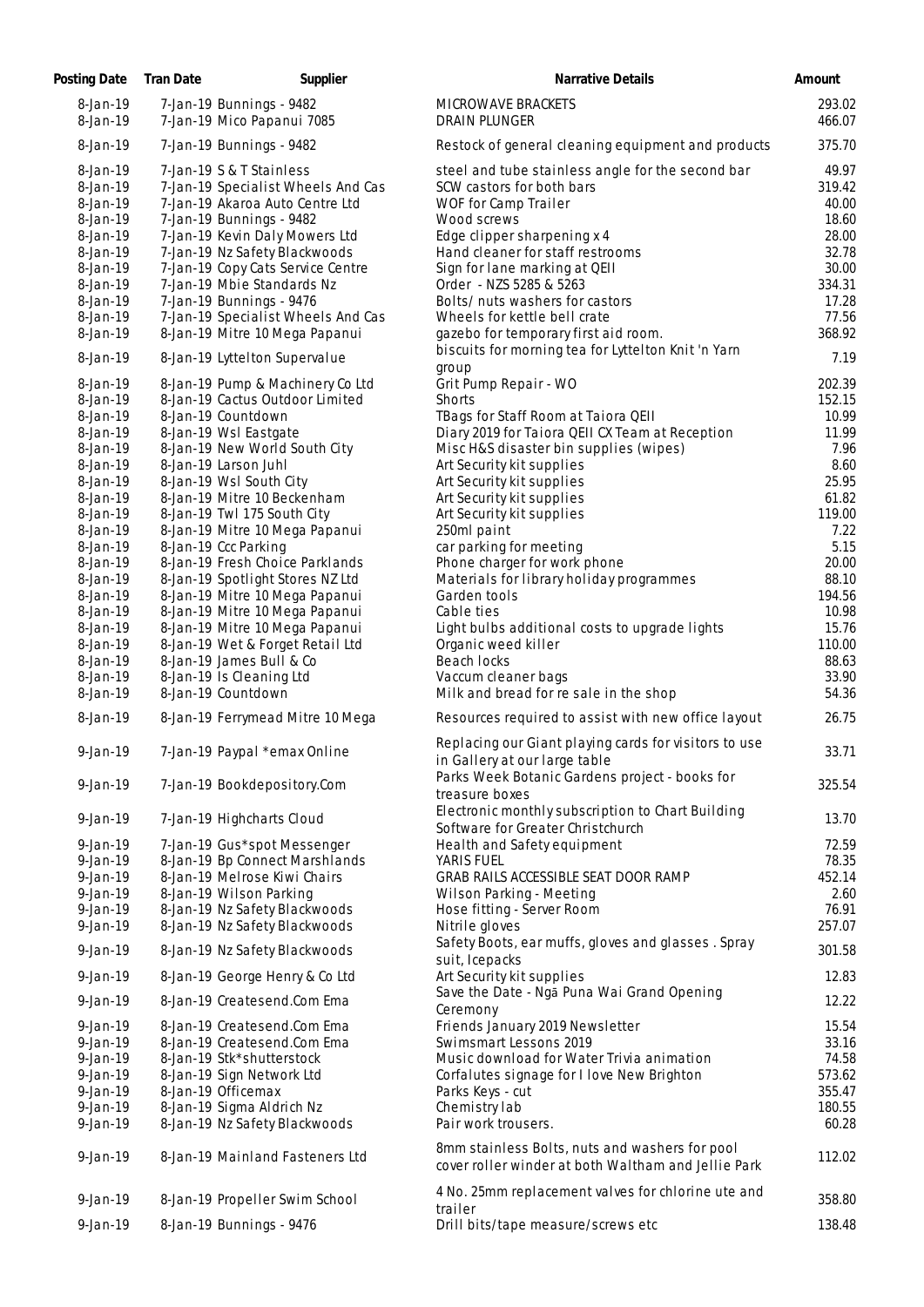| Posting Date   | Tran Date         | Supplier                          | Narrative Details                                                                       | Amount  |
|----------------|-------------------|-----------------------------------|-----------------------------------------------------------------------------------------|---------|
| $9 - Jan - 19$ |                   | 8-Jan-19 Bunnings - 9476          | Mobile Hydration Station - Tool Box Kit                                                 | 71.47   |
| $9$ -Jan-19    |                   | 8-Jan-19 Bunnings - 9476          | WD40 and pressure sprayer                                                               | 19.96   |
| $9$ -Jan-19    |                   | 8-Jan-19 Nz Safety Blackwoods     | Poolside Ear Plugs                                                                      | 79.00   |
| $9 - Jan - 19$ |                   | 8-Jan-19 Advance Intl Cleaning    | <b>Cleaning Supplies</b>                                                                | 160.84  |
| 9-Jan-19       |                   | 9-Jan-19 Mitre 10 Mega Papanui    | Bosch bit set                                                                           | 44.99   |
| 9-Jan-19       |                   | 9-Jan-19 Twl 175 South City       | Boxes to Tidy Maker Space Materials                                                     | 34.00   |
| $9$ -Jan-19    |                   | 9-Jan-19 Magnets NZ Ltd           | Strip magnet to trial on rubbish bin doors                                              | 48.30   |
| $9$ -Jan-19    |                   | 9-Jan-19 Gold Band Taxis          | Traveling for a meeting in Wellington                                                   | 26.20   |
| $9$ -Jan-19    |                   | 9-Jan-19 Blue Star Taxis          | Taxi from work to the airport for a meeting with MBIE                                   | 26.80   |
| $9$ -Jan-19    |                   | 9-Jan-19 Wgtn Combined Taxis      | Traveling while in Wellington.                                                          | 36.60   |
| $9$ -Jan-19    |                   | 9-Jan-19 Ferrymead Mitre 10 Mega  | Maintenance In House                                                                    | 30.38   |
| $9 - Jan - 19$ |                   | 9-Jan-19 Mrc Global (NZ) Ltd      | <b>Trial Digester</b>                                                                   | 141.61  |
| 9-Jan-19       |                   | 9-Jan-19 Hardings Chemist Post    | Courier tin of primer to Le Bons Bay RMC                                                | 45.60   |
| 9-Jan-19       |                   | 9-Jan-19 Lincraft NZ Limited      | Summer Holiday Activities - Resources                                                   | 20.00   |
| $9$ -Jan-19    |                   | 9-Jan-19 Countdown                | Summertime Reading Prizes                                                               | 50.00   |
| $9$ -Jan-19    |                   | 9-Jan-19 Wsl Papanui              | 3 x USB pen drives for Taiora QEII                                                      | 20.97   |
| $9$ -Jan-19    |                   | 9-Jan-19 Mister Minit The Palms   | Replacing the battery of car remote for GLZ142 - the<br>Outreach Van                    | 24.90   |
| $9$ -Jan-19    |                   | 9-Jan-19 Pgg Wrightson Chch       | Valve for stock water trough at Travis                                                  | 36.28   |
| $9$ -Jan-19    |                   | 9-Jan-19 Crisp Cafe               | Meeting expenses                                                                        | 31.80   |
| $9$ -Jan-19    |                   | 9-Jan-19 Countdown                | Hand wash for Micro team                                                                | 14.48   |
| $9$ -Jan-19    |                   | 9-Jan-19 Pak N Save Northlands    | Redwood Library milk                                                                    | 5.38    |
|                |                   |                                   | A baby change table that fills up for Redwood Library                                   |         |
| $9$ -Jan-19    |                   | 9-Jan-19 The Baby Factory 25      | staff toilets                                                                           | 89.95   |
| $9$ -Jan-19    |                   | 9-Jan-19 Mitre 10 Mega Papanui    | Socket set, Washers and Nuts                                                            | 105.65  |
| 10-Jan-19      |                   | 8-Jan-19 Trumba Corporation       | Monthly software licence - Libraries                                                    | 152.40  |
| 10-Jan-19      |                   | 8-Jan-19 Justins Active Managem   | New Zealand Fitness Industry Leaders Roundtable                                         | 201.14  |
| 10-Jan-19      |                   | 8-Jan-19 Fulcrumapp.Com           | Fee for Fulcrum users for data capture                                                  | 52.35   |
| 10-Jan-19      |                   | 8-Jan-19 Pmi - Member Auto Renew  | PMI Membership renewal 2019                                                             | 288.19  |
| 10-Jan-19      |                   | 8-Jan-19 Mingk Pty Ltd            | Jewellery for resale in B G V C Gift Shop                                               | 1776.55 |
| 10-Jan-19      | 9-Jan-19 Plastral |                                   | Plastral - could not ship goods to NZ due to customs<br>issues. Vendor to issue refund. | 120.69  |
| 10-Jan-19      |                   | 9-Jan-19 Nz Safety Blackwoods     | Safety gear for new employee                                                            | 29.71   |
| 10-Jan-19      |                   | 9-Jan-19 Storage Box - Papanui    | Plastic Storage and Display Boxes for GF Cards at<br>Graham Condon Reception            | 17.94   |
| 10-Jan-19      | 9-Jan-19 2 Cheap  |                                   | Pig for Lunar New Year sensory bin                                                      | 3.00    |
| 10-Jan-19      |                   | 9-Jan-19 Kmart - Shirley          | Trial rattles for Babytime packsdish brush for Lunar<br>New year                        | 6.00    |
|                |                   |                                   | Save the Date - Ngā Puna Wai Grand Opening                                              |         |
| 10-Jan-19      |                   | 9-Jan-19 Createsend.Com Ema       | Ceremony                                                                                | 7.15    |
| 10-Jan-19      |                   | 9-Jan-19 Bunnings - 9482          | Watering Lance, Methylated spirits x 2, 5m x 133mm                                      | 99.94   |
|                |                   |                                   | clear tube, hose fitting                                                                |         |
| 10-Jan-19      |                   | 9-Jan-19 Whitcoulls Thepalms 47   | Prizes for the Summertime Reading Competition -<br>Spot Prizes                          | 79.98   |
| 10-Jan-19      |                   | 9-Jan-19 Bp Connect Marshlands    | Milk for staff room                                                                     | 4.19    |
| 10-Jan-19      |                   | 9-Jan-19 Bunnings - 9482          | Hose connectors fro travis irrigation                                                   | 9.98    |
| 10-Jan-19      |                   | 9-Jan-19 Nzrc Online Shop         | First aid course                                                                        | 225.00  |
| 10-Jan-19      |                   | 9-Jan-19 Chez Simos               | Meeting Expenses                                                                        | 9.00    |
| 10-Jan-19      |                   | 9-Jan-19 Chez Simos               | Meeting expenses                                                                        | 9.50    |
| 10-Jan-19      |                   | 9-Jan-19 Scorpio Books            | Pest & disease books                                                                    | 109.98  |
| 10-Jan-19      |                   | 9-Jan-19 Bp Connect Marshlands    | Milk for BLFP                                                                           | 8.38    |
| 10-Jan-19      |                   | 9-Jan-19 Oderings Nurseries       | Vegetable plants etc for curators garden                                                | 67.31   |
| 10-Jan-19      |                   | 9-Jan-19 Caltex Hornby            | Milk for tearoom                                                                        | 5.99    |
| 10-Jan-19      |                   | 9-Jan-19 Supervalue Sumner        | Milk for the moth of December                                                           | 13.68   |
| 10-Jan-19      |                   | 10-Jan-19 Irrigation Warehouse    | K LINE REPAIRS WATER IRRIGATION FITTINGS                                                | 740.91  |
| 10-Jan-19      |                   | 10-Jan-19 Pak N Save Riccarton    | AA batteries for Gate Counters                                                          | 63.96   |
| 10-Jan-19      |                   | 10-Jan-19 Photo Warehouse         | Go Pro camera for Art gallery use                                                       | 737.99  |
| 10-Jan-19      |                   | 10-Jan-19 Fendalton Service Ctr   | Parking Coupons for FWH staff                                                           | 108.50  |
| 10-Jan-19      |                   | 10-Jan-19 Mobil Aranui            | Fuel Midges - WO                                                                        | 145.77  |
| 10-Jan-19      |                   | 10-Jan-19 Vendhq.Com              | Monthly software licence - Libraries                                                    | 814.00  |
| 10-Jan-19      |                   | 10-Jan-19 The Drawing Room Limite | Exhibitions - Turanga                                                                   | 26.08   |
| 10-Jan-19      |                   | 10-Jan-19 Wsl Eastgate            | Exhibitions - Turanga                                                                   | 58.97   |
| 10-Jan-19      |                   | 10-Jan-19 Armstrong Locksmiths    | 1 Key for a customer & 1 key for the stock safe                                         | 32.40   |
| 10-Jan-19      |                   | 10-Jan-19 Mitre 10 Mega Papanui   | Mitre 10 broom handles for crazy train                                                  | 24.46   |
| 10-Jan-19      |                   | 10-Jan-19 Twl 178 Barrington      | Beans for bean bags in the Southern Centre                                              | 38.00   |
| 10-Jan-19      |                   | 10-Jan-19 Chch City Council Civic | Parking Vouchers for CB Ems as required                                                 | 62.00   |
| 10-Jan-19      |                   | 10-Jan-19 New World Prestons      | Bread for re sale in the shop                                                           | 11.83   |
| 10-Jan-19      |                   | 10-Jan-19 Mitre 10 Mega Papanui   | Umbrella for art gallery.                                                               | 269.00  |
|                |                   |                                   |                                                                                         |         |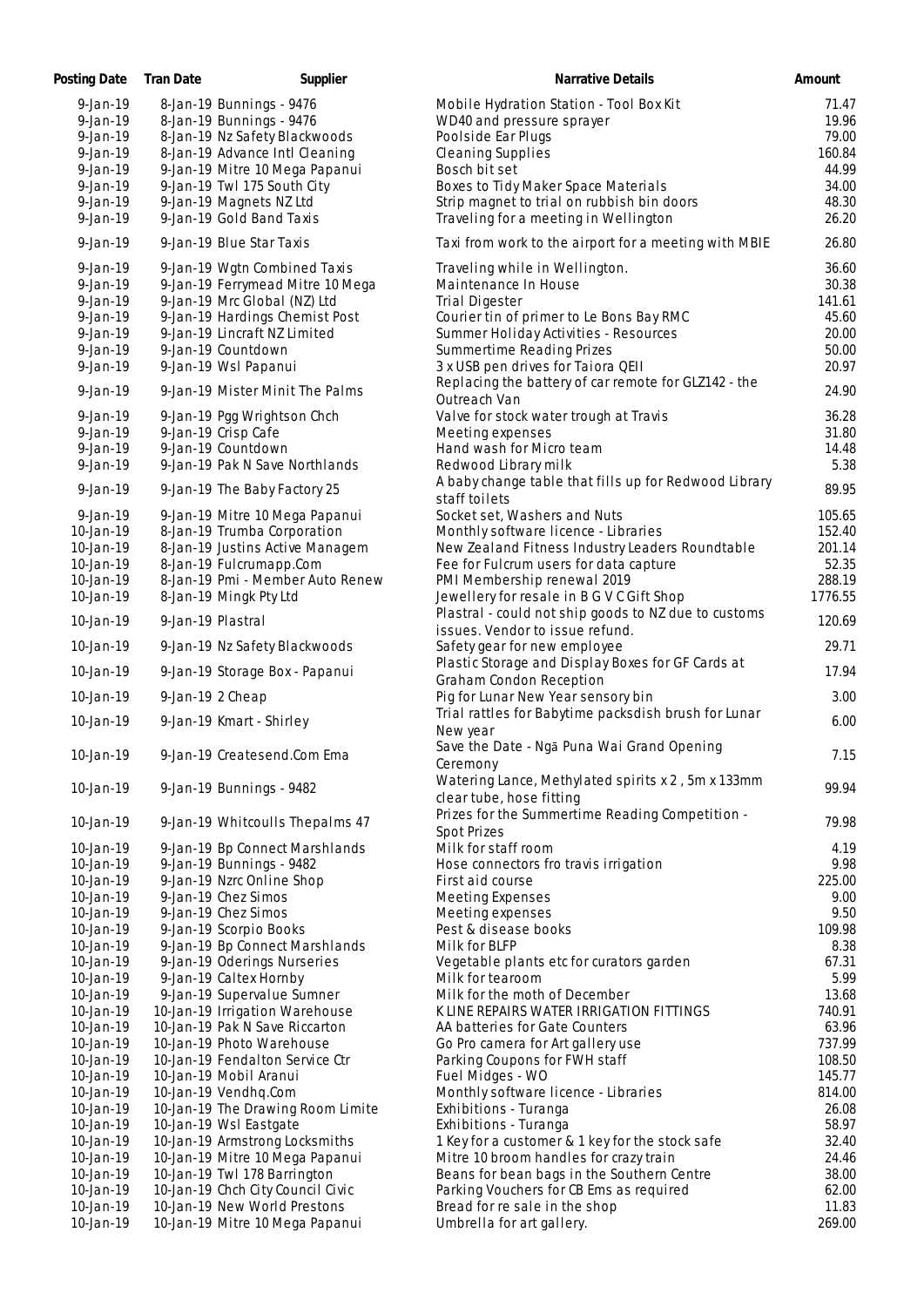| Posting Date    | Tran Date          | Supplier                                          | Narrative Details                                               | Amount          |
|-----------------|--------------------|---------------------------------------------------|-----------------------------------------------------------------|-----------------|
| $11 - Jan - 19$ |                    | 8-Jan-19 Christchurch Airport                     | Car parking - Christchurch Airport                              | 16.00           |
| $11 - Jan - 19$ | 9-Jan-19 Kbeads    |                                                   | Waxed cord to attach the pencils to the clip board for          | 32.82           |
|                 |                    |                                                   | the kids trail and other school programmes                      |                 |
| 11-Jan-19       |                    | 10-Jan-19 Calder Electronics Chch                 | <b>HDMI CABLE</b>                                               | 63.70           |
| 11-Jan-19       |                    | 10-Jan-19 Dhl Express                             | Customs clearance for goods for resale                          | 191.43          |
| $11$ -Jan-19    |                    | 10-Jan-19 St Martins Post Shop                    | Copy of Rego for Briford Trailer W450H                          | 4.21            |
| $11$ -Jan-19    |                    | 10-Jan-19 Storage Box - Papanui                   | Exhibitions - Turanga                                           | 238.83          |
| $11-Ja n-19$    |                    | 10-Jan-19 Kmart - Riccarton                       | Rattles for Babytime packs                                      | 42.00           |
| $11$ -Jan-19    |                    | 10-Jan-19 Createsend.Com Ema                      | RSU Fitness Newsletter - Personal Training                      | 77.07           |
| $11 - Jan - 19$ |                    | 10-Jan-19 Createsend.Com Ema                      | CCC events update - January 2019                                | 182.04          |
| 11-Jan-19       |                    | 10-Jan-19 Nova Energy                             | River of Words Interactive Installation - 110 Cashel<br>Street. | 116.59          |
| $11$ -Jan-19    |                    | 10-Jan-19 Wilson Parking                          | Parking for meetings in Turanga                                 | 6.10            |
| $11$ -Jan-19    |                    | 10-Jan-19 Sprout Social, Inc                      | ITDC SproutSocial monthly sub 2019-01                           | 490.11          |
| 11-Jan-19       |                    | 10-Jan-19 Storage Box - Papanui                   | Kidsfest - Storage Boxes                                        | 145.85          |
| 11-Jan-19       |                    | 11-Jan-19 Mobil Aranui                            | Fuel - Midges - WO                                              | 131.34          |
| $11$ -Jan-19    |                    | 11-Jan-19 Twl 120 Northlands                      | Table and chairs for Cathedral Square                           | 99.00           |
| $11-Ja n-19$    |                    | 11-Jan-19 Twl 123 Eastgate                        | Table and chairs for Cathedral Square                           | 198.00          |
|                 |                    |                                                   | Spray paint for marking areas for herbicide and                 |                 |
| 11-Jan-19       |                    | 11-Jan-19 Twl 178 Barrington                      | mosskiller for Seattle garden sculpture                         | 34.00           |
| $11 - Jan - 19$ |                    | 11-Jan-19 Briscoes Chch Salisbury                 | Exhibitions - Turanga                                           | 69.99           |
| 11-Jan-19       |                    | 11-Jan-19 Mitre 10 Beckenham                      | Mitre 10 bumpons for the crazy train                            | 5.50            |
|                 |                    |                                                   | Purchase of 15 teaspoons and 2 peelers for the                  |                 |
| 11-Jan-19       |                    | 11-Jan-19 Twl 175 South City                      | Turanga library staff room                                      | 22.00           |
| 11-Jan-19       |                    | 11-Jan-19 Four Square Akaroa                      | Tea, coffee, milk etc                                           | 119.18          |
| 11-Jan-19       |                    | 11-Jan-19 Armstrong Locksmiths                    | Lock for toilet door                                            | 67.40           |
|                 |                    |                                                   | Curtain tracks for house and tiedowns for rubbish               |                 |
| 11-Jan-19       |                    | 11-Jan-19 Mitre 10 Mega Hornby                    | trailers                                                        | 100.32          |
| $11 - Jan - 19$ |                    | 11-Jan-19 Anzor Fasteners                         | Fixings for Pioneer slide repair                                | 30.56           |
| 11-Jan-19       |                    | 11-Jan-19 Anzor Fasteners                         | Tap for repairing Pioneer slide anchor threads                  | 37.57           |
|                 |                    |                                                   | Chain for locking site security fence at the New                |                 |
| 11-Jan-19       |                    | 11-Jan-19 Ferrymead Mitre 10 Mega                 | <b>Brighton Clock Tower</b>                                     | 15.87           |
|                 |                    |                                                   | Cables and hooks - exhibition space Nga Huru Manu               |                 |
| 11-Jan-19       |                    | 11-Jan-19 Mitre 10 Beckenham                      | exhibition                                                      | 13.32           |
| 14-Jan-19       |                    | 10-Jan-19 Smk*wufoo.Com Charge                    | Lazy Sundays 2019 - Food Vendor Registration                    | 51.35           |
| 14-Jan-19       |                    | 10-Jan-19 Www.Alibaba.Com                         | Cases and screen protectors iPhone7 x100 of each                | 396.53          |
| 14-Jan-19       |                    | 10-Jan-19 Abebooks.Co Frjw5h                      | Library book                                                    | 20.83           |
| 14-Jan-19       |                    | 10-Jan-19 Amzn Mktp Uk*mb38z90n4                  | Library book                                                    | 91.79           |
| 14-Jan-19       |                    | 11-Jan-19 Seal Imports Chch                       | <b>WATER BLASTER SEALS</b>                                      | 12.37           |
| 14-Jan-19       |                    | 11-Jan-19 Nz Safety Blackwoods                    | SILICONE SPRAY SUNHUTS GOGGLES                                  | 97.77           |
| 14-Jan-19       |                    | 11-Jan-19 Canterbury Landscape Supp               | CRUSHER DUST PAVERS AARON                                       | 153.40          |
| 14-Jan-19       |                    | 11-Jan-19 Bunnings - 9482                         | <b>GARDEN FORK CUTAIN TRACK FITTINGS</b>                        | 243.60          |
| 14-Jan-19       |                    | 11-Jan-19 Blacks Fasteners Lt                     | Bolts & washers for bollard at Museum entrance                  | 28.50           |
| 14-Jan-19       |                    | 11-Jan-19 The Little Fiddle                       | Leaving function food for VU                                    | 150.00          |
| 14-Jan-19       |                    | 11-Jan-19 New Zealand Institute Of                | Institute of architects annual subs                             | 491.32          |
|                 |                    |                                                   | Structural engineer - chartered engineer annual                 |                 |
| 14-Jan-19       |                    | 11-Jan-19 Engineering New Zealand                 | registration fee                                                | 529.00          |
| 14-Jan-19       |                    | 11-Jan-19 Createsend.Com Ema                      | Water Supply Update 11 January                                  | 19.33           |
| 14-Jan-19       |                    | 11-Jan-19 Google* Ads 1835268629                  | Google charges for Newsline and Kerbside posts                  | 147.08          |
| 14-Jan-19       |                    | 11-Jan-19 Music Works                             | Music works cowbell for crazy train                             | 21.95           |
| 14-Jan-19       |                    | 11-Jan-19 Philip Moore & Co (S                    | Cleaning products                                               | 176.78          |
| 14-Jan-19       |                    | 11-Jan-19 Christchurch Cleaning Sup               | <b>Cleaning Products</b>                                        | 213.22          |
| 14-Jan-19       |                    | 11-Jan-19 Bunnings - 9476                         | Washers, hinges, bolts etc.                                     | 279.99          |
|                 |                    |                                                   | Safety boots that were on back order prior to                   |                 |
| 14-Jan-19       |                    | 11-Jan-19 Nz Safety Blackwoods                    | Christmas.                                                      | 195.00          |
|                 |                    |                                                   | TU: Colin - Ka huru manu exhibition. Various cables,            |                 |
| 14-Jan-19       |                    | 11-Jan-19 Computer Dynamics                       | patch leads etc for iPads in Gallery                            | 67.56           |
|                 |                    |                                                   | Trunking                                                        |                 |
| 14-Jan-19       |                    | 11-Jan-19 JA Russell<br>11-Jan-19 Bunnings - 9476 |                                                                 | 73.97<br>141.38 |
| 14-Jan-19       |                    |                                                   | Bolts, Nuts, washers                                            |                 |
| 14-Jan-19       |                    | 11-Jan-19 Dead Souls Bookshop                     | Library book                                                    | 65.50           |
| 14-Jan-19       | 11-Jan-19 Le Forge |                                                   | Giftware for resale in B G V C Gift shop                        | 367.08          |
| 14-Jan-19       |                    | 11-Jan-19 Paypal *sciencenatu                     | Giftware for resale in B G V C Giftshop                         | 430.56          |
| 14-Jan-19       |                    | 12-Jan-19 Bunnings - 9482                         | <b>TOILET SEAT HERBS</b>                                        | 263.06          |
| 14-Jan-19       |                    | 12-Jan-19 Bp Connect Marshlands                   | DIESEL FUEL STORAGE 200L                                        | 354.67          |
| 14-Jan-19       |                    | 12-Jan-19 Wsl South City                          | Two small whiteboards for use in Cycle Safe vans                | 31.98           |
| 14-Jan-19       |                    | 12-Jan-19 Fresh Choice Parklands                  | trap lure                                                       | 6.99            |
| 14-Jan-19       |                    | 12-Jan-19 Amzn Mktp Us*mb53o3eu1                  | books Botanic Gardens library                                   | 64.22           |
| 14-Jan-19       |                    | 12-Jan-19 New World Prestons                      | Bread and milk for re sale in the shop                          | 60.74           |
| 14-Jan-19       |                    | 12-Jan-19 Mitre 10 Beckenham                      | A wooden piece to fix children's toys                           | 5.66            |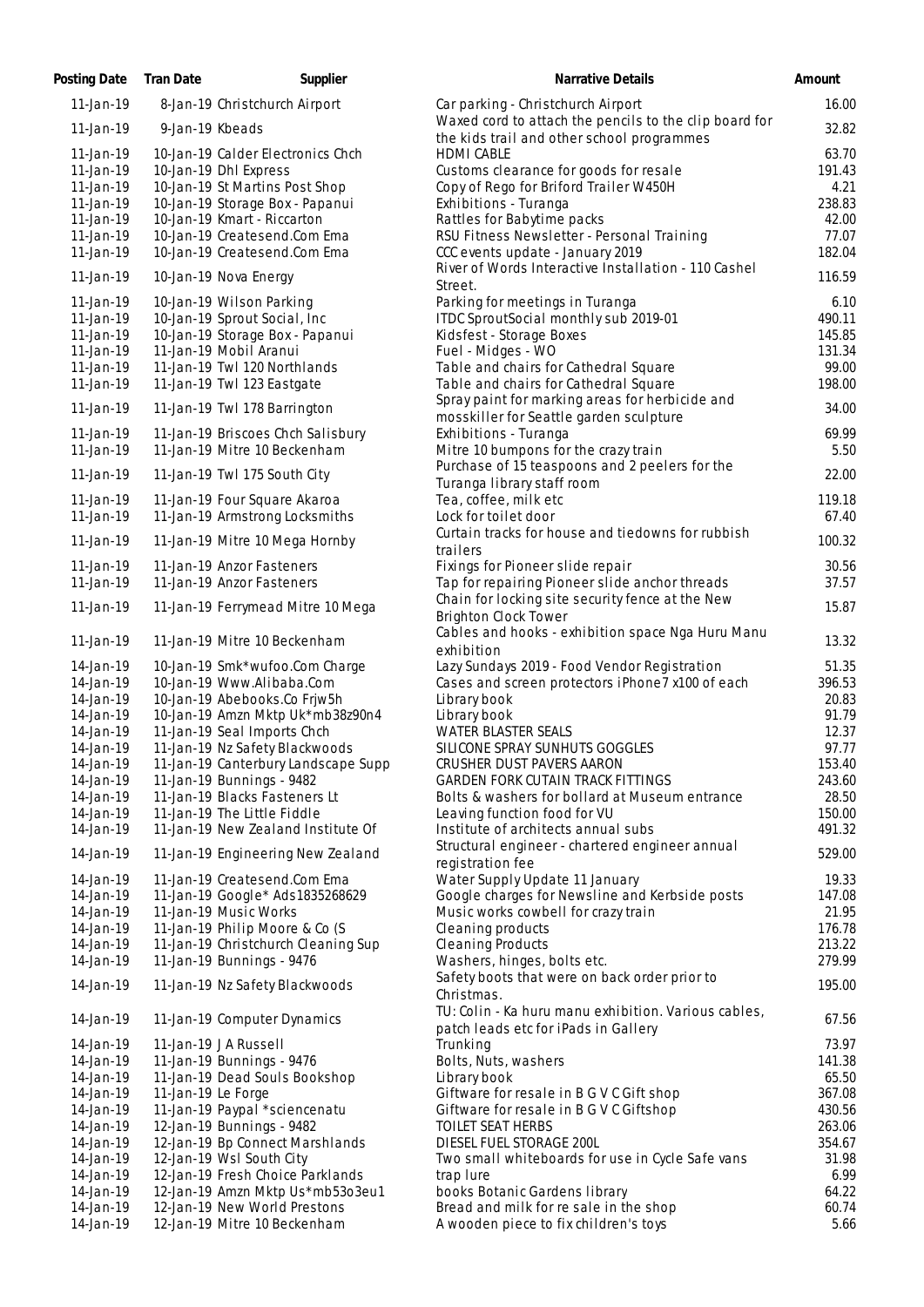| Posting Date           | Tran Date       | Supplier                            | Narrative Details                                                         | Amount        |
|------------------------|-----------------|-------------------------------------|---------------------------------------------------------------------------|---------------|
| 14-Jan-19              |                 | 13-Jan-19 Ecodrop Metro             | Dump fees                                                                 | 10.10         |
| 14-Jan-19              |                 | 13-Jan-19 The Bakehouse Cashmere    | x2 2L milk containers for staff tearoom                                   | 10.00         |
| 14-Jan-19              |                 | 14-Jan-19 Ccc Parking               | Wilson Parking - Meeting                                                  | 6.70          |
| 14-Jan-19              |                 | 14-Jan-19 Pgg Wrightson Chch        | wet weather pants for a staff member working in                           | 59.99         |
|                        |                 |                                     | outdoor hill environments                                                 |               |
| 14-Jan-19              |                 | 14-Jan-19 Pak N Save Riccarton      | Tea bags for staff use                                                    | 9.95          |
| 14-Jan-19              |                 | 14-Jan-19 Pak N Save Wainoni        | Huggies Swim Nappies for Resale at Taiora QEII                            | 608.97        |
| 14-Jan-19              |                 | 14-Jan-19 Ferrymead Mitre 10 Mega   | 2 x small non slip mats for both entrances to main                        | 79.96         |
|                        |                 |                                     | hall                                                                      |               |
| 14-Jan-19              |                 | 14-Jan-19 Happyhire                 | Equipment Hire for Celebrate Bishopdale                                   | 385.70        |
| 14-Jan-19              |                 | 14-Jan-19 New World Fendalton       | kitchen supplies Mona Vale & Riccarton Rd                                 | 44.32         |
| 14-Jan-19              |                 | 14-Jan-19 Freshchoice City Mkt      | IT Catering Farewell initial online loading                               | 1.00          |
| 14-Jan-19              |                 | 14-Jan-19 Irrigation Warehouse      | Staff toilets hand cleaner                                                | 89.40         |
| 14-Jan-19              |                 | 14-Jan-19 New World South City      | Mobile Hydration Station - Cleaning Products<br>window wipers for CCC 4WD | 8.38<br>13.49 |
| 15-Jan-19<br>15-Jan-19 | 14-Jan-19 Repco | 14-Jan-19 Nz Safety Blackwoods      | spray mask for spraying herbicide along trap lines                        | 114.88        |
| 15-Jan-19              |                 | 14-Jan-19 Fosters Outdoor Power     | files for chainsaw chain maintenance                                      | 51.00         |
| 15-Jan-19              |                 | 14-Jan-19 Bunnings - 9476           | cleaning products & cable ties                                            | 69.19         |
| 15-Jan-19              |                 | 14-Jan-19 Farmers 5579              | 16 Mugs for GC Staff Room                                                 | 44.64         |
|                        |                 |                                     | Payment for download of digital image to be used in                       |               |
| 15-Jan-19              |                 | 14-Jan-19 Dept Internal Affairs     | Art Gallery Bulletin B.195.                                               | 30.00         |
| 15-Jan-19              |                 | 14-Jan-19 Createsend.Com Ema        | Friends Book launch 1Feb                                                  | 16.59         |
| 15-Jan-19              |                 | 14-Jan-19 Bunnings - 9476           | Electrical cable reel                                                     | 22.61         |
|                        |                 |                                     | Cost of parking while attending a Document Storage                        |               |
| 15-Jan-19              |                 | 14-Jan-19 Secure Parking Nz         | Solutions project meeting in Turanga                                      | 5.50          |
| 15-Jan-19              |                 | 14-Jan-19 Nz Planning Institute     | Ticket to planning for Maori Values - Advanced                            | 150.00        |
| 15-Jan-19              |                 | 14-Jan-19 Nz Safety Blackwoods      | Safety boots                                                              | 160.88        |
|                        |                 |                                     | Special licence application for Art About event 27th                      |               |
| 15-Jan-19              |                 | 15-Jan-19 Chch City Council Civic   | of Feb.                                                                   | 207.00        |
| 15-Jan-19              |                 | 15-Jan-19 Twl 123 Eastgate          | Exhibitions - Turanga                                                     | 18.00         |
| 15-Jan-19              |                 | 15-Jan-19 No 1 Fitness              | Power bands for Pioneer Gym                                               | 18.00         |
| 15-Jan-19              |                 | 15-Jan-19 Mitre 10 Beckenham        | Mounting brackets for Cisco access point                                  | 15.36         |
|                        |                 |                                     | Supplies for a digester trial project at Christchurch                     |               |
| 15-Jan-19              |                 | 15-Jan-19 New World South City      | Wastewater Treatment Plant                                                | 5.29          |
| 15-Jan-19              |                 |                                     | Supplies for digester trial project at Christchurch                       |               |
|                        |                 | 15-Jan-19 Twl 175 South City        | Wastewater Treatment Plant                                                | 19.00         |
| 15-Jan-19              |                 | 15-Jan-19 Wsl Eastgate              | Multicolour vivids for kite making.                                       | 23.85         |
| 15-Jan-19              |                 | 15-Jan-19 Wsl Papanui               | 2019 Wall Planner for Office                                              | 5.99          |
| 15-Jan-19              |                 | 15-Jan-19 Aarque Group Limited      | C300 Detail Paper, 200 Sheets for drawing plans on                        | 175.50        |
|                        |                 |                                     |                                                                           |               |
| 15-Jan-19              |                 | 15-Jan-19 Placemakers Cranford      | Mobile Hydration Station - Key Cutting                                    | 10.74         |
| 15-Jan-19              |                 | 15-Jan-19 Freshchoice Barrington    | Spreydon milk voucher + foil for Holiday programme                        | 24.30         |
|                        |                 |                                     | session                                                                   |               |
| 15-Jan-19              |                 | 15-Jan-19 Mighty Ape Limited        | Replacement PS4 - AR (pt. 2: controllers)                                 | 143.00        |
| 15-Jan-19              |                 | 15-Jan-19 Countdown                 | Milk for re sale in the shop                                              | 38.80         |
| 15-Jan-19              |                 | 15-Jan-19 Twl 181 Belfast           | New rubbish bins for amenities blokcs                                     | 98.00         |
| 16-Jan-19              |                 | 14-Jan-19 Paypal *rackpowerli       | IEC C19-C20 power cables for Cisco switch                                 | 70.47         |
| 16-Jan-19              |                 | 14-Jan-19 Apple New Zealand         | ITTI Apple iPad Pro Smart Keyboard                                        | 299.00        |
| 16-Jan-19              |                 | 14-Jan-19 Aliexpress                | Back pack covers for Walk or Wheel Day prizes                             | 381.23        |
| 16-Jan-19              |                 | 14-Jan-19 Jaycar Electronics        | TU - for Fetu: USB3 - Type Cadapter                                       | 14.90         |
| 16-Jan-19              |                 | 15-Jan-19 Wilson Parking            | Wilson Parking - Meeting                                                  | 24.60         |
| 16-Jan-19              |                 | 15-Jan-19 Para Rubber Christchur    | Mats for temp showers                                                     | 91.35         |
| 16-Jan-19              |                 | 15-Jan-19 Nz Safety Blackwoods      | PPE Hats                                                                  | 29.65         |
| 16-Jan-19              |                 | 15-Jan-19 Parker Hannifin (N.Z.) Li | G3 Service - WO                                                           | 74.11         |
|                        |                 |                                     | Experiment of using a green cover crop for fallow                         |               |
| 16-Jan-19              |                 | 15-Jan-19 Kings Seeds (New Zealand) | open ground areas                                                         | 667.00        |
| 16-Jan-19              |                 | 15-Jan-19 Workplace Safety Sup      | Replace broken equipment                                                  | 89.98         |
| 16-Jan-19              |                 | 15-Jan-19 Kmart - Riccarton         | Soft toys Babytime packs                                                  | 134.00        |
| 16-Jan-19              |                 | 15-Jan-19 Radio Spectrum            | Radio Licence fees                                                        | 750.00        |
| 16-Jan-19              |                 | 15-Jan-19 Createsend.Com Ema        | Friends Book launch 1Feb                                                  | 7.99          |
| 16-Jan-19              |                 | 15-Jan-19 Createsend.Com Ema        | QEII Park update - 15 January 2019                                        | 17.88         |
| 16-Jan-19              |                 | 15-Jan-19 Bunnings-9553 Rangiora    | Silicone sealant, plant ties                                              | 26.88         |
| 16-Jan-19              |                 | 15-Jan-19 Canterbury Sports Wh/s    | <b>Ball Pump for Cowles Stadium</b>                                       | 189.00        |
| 16-Jan-19              |                 | 15-Jan-19 Trophy Shop               | Trophy and engraving from Cliff Dale challenge                            | 247.60        |
| 16-Jan-19              |                 | 15-Jan-19 Edwards Sound Systems     | Portable PA amplifier and headset microphone                              | 290.50        |
| 16-Jan-19              | 15-Jan-19 Repco |                                     | oil for stock water pumps                                                 | 15.99         |
| 16-Jan-19              | 15-Jan-19 Yuki  |                                     | Food expenses for collection trip to Dunedin                              | 95.00         |
| 16-Jan-19              |                 | 15-Jan-19 Omc Power Equipment       | Bar oil for chainsaws                                                     | 146.00        |
| 16-Jan-19              |                 | 15-Jan-19 South Pacific Rose N      | Lavender for hedge at Old Stone House                                     | 80.00         |
|                        |                 |                                     |                                                                           |               |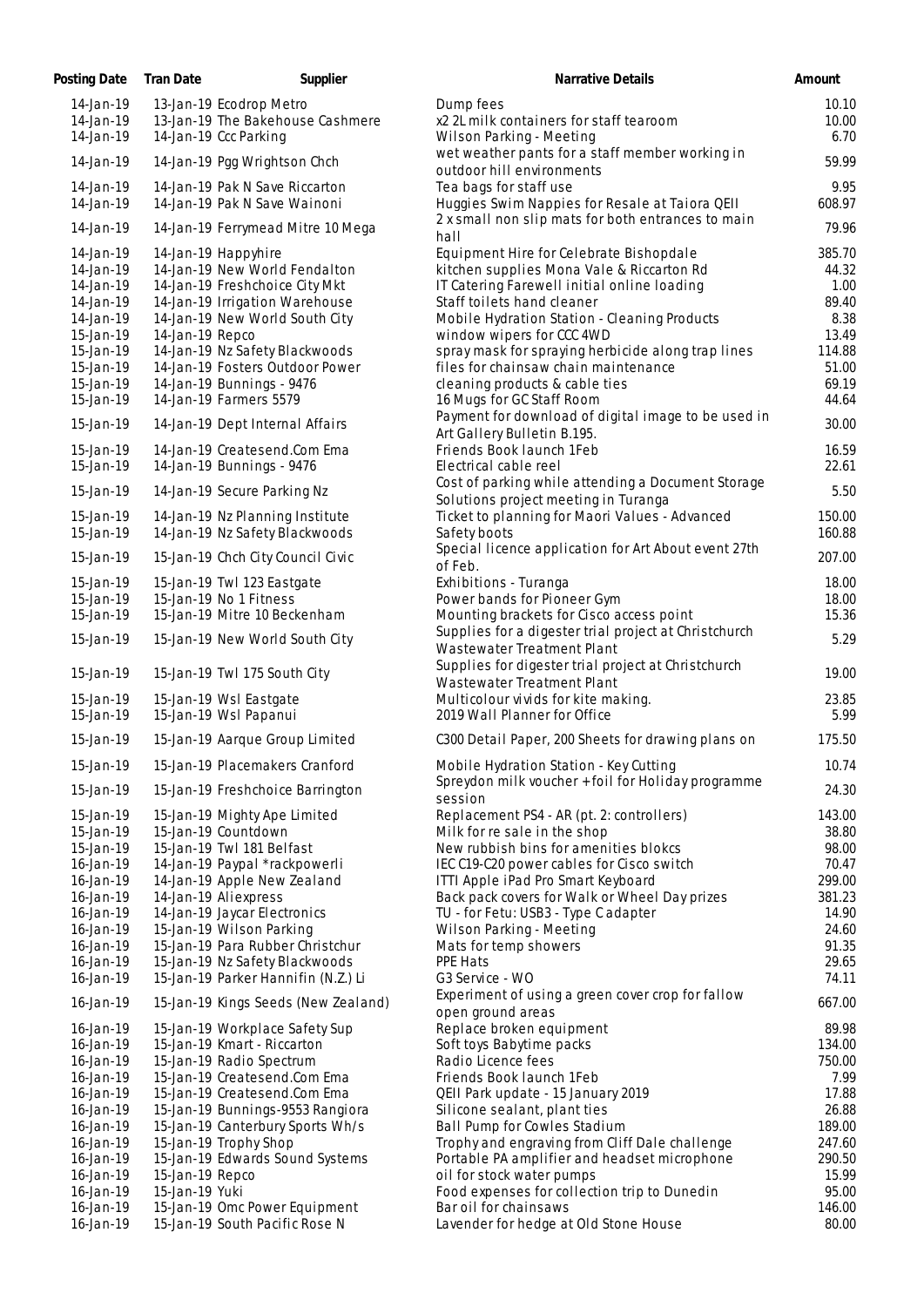| Posting Date           | <b>Tran Date</b> | Supplier                                                             | <b>Narrative Details</b>                                                                            | Amount            |
|------------------------|------------------|----------------------------------------------------------------------|-----------------------------------------------------------------------------------------------------|-------------------|
| $16 - Jan - 19$        | 15-Jan-19 Nosh   |                                                                      | Food and drink costs during incoming exhibition<br>loan collection                                  | 20.60             |
| 16-Jan-19              |                  | 15-Jan-19 Steam Cafe                                                 | Food and drink costs during incoming exhibition<br>loan collection                                  | 25.00             |
| $16 - $ Jan - $19$     |                  | 15-Jan-19 Caltex Hornby                                              | Milk for tearoom                                                                                    | 5.99              |
| 16-Jan-19              |                  | 15-Jan-19 Pb Tech Online 09 5269200                                  | TU - Fetu: Dynamix 2m USB 2.0 Hi-Speed Type A/B<br>Cable USB                                        | 2.93              |
| 16-Jan-19              |                  | 15-Jan-19 Bunnings - 9482                                            | Door Sign, Masonry Bit, wall plugs                                                                  | 19.40             |
| 16-Jan-19<br>16-Jan-19 |                  | 15-Jan-19 The Frontrunner Bushin<br>15-Jan-19 Freshchoice Barrington | Shoes<br>Leaving Morning Tea (in-house)                                                             | 180.00<br>32.40   |
| 16-Jan-19              |                  | 15-Jan-19 Couplands Bakeries                                         | Leaving Morning Tea (inhouse)                                                                       | 49.35             |
| 16-Jan-19              |                  | 16-Jan-19 Irrigation Warehouse                                       | <b>IRRIGATION FITTINGS</b>                                                                          | 214.17            |
| 16-Jan-19              |                  | 16-Jan-19 Mitre 10 Mega Papanui                                      | BBQ cleaner and cover for temp reception                                                            | 113.34            |
| 16-Jan-19              |                  | 16-Jan-19 Fluid Fittings Ltd                                         | G3 Service - WO                                                                                     | 123.43            |
| $16$ -Jan-19           |                  | 16-Jan-19 Pak N Save Northlands                                      | Huggies Nappies - Stock for ResaleBatteries - GF<br>Instructor HeadsetsMilk for StaffroomPaper cups | 292.63            |
| 16-Jan-19              |                  | 16-Jan-19 New World Halswell                                         | Event Expenses                                                                                      | 4.09              |
| 16-Jan-19<br>16-Jan-19 |                  | 16-Jan-19 New World Halswell<br>16-Jan-19 New World Halswell         | <b>Event Expenses</b><br><b>Event Expenses</b>                                                      | 5.98<br>40.19     |
|                        |                  |                                                                      | Parking (in lieu of taxis) at airport for overnight                                                 |                   |
| 16-Jan-19              |                  | 16-Jan-19 Cial Online Parking                                        | research trip to Auckland                                                                           | 34.00             |
| 16-Jan-19              |                  | 16-Jan-19 Mitre 10 Mega Papanui                                      | children's corflute supplies                                                                        | 11.98             |
| 16-Jan-19<br>16-Jan-19 |                  | 16-Jan-19 Mitre 10 Mega Papanui<br>16-Jan-19 Hampton & Co Ltd        | Children's day promotion corflute supplies<br>Hamptons insert nuts for crazy train                  | 59.96<br>11.50    |
|                        |                  |                                                                      | Fixing rubber stamp used for Babytimes and                                                          |                   |
| 16-Jan-19              |                  | 16-Jan-19 Rubber Stamps                                              | purchasing ink                                                                                      | 26.00             |
| 16-Jan-19              |                  | 16-Jan-19 Placemakers Antigua St                                     | Cable Ties - to secure CCC branded site fence wrap                                                  | 25.20             |
| 16-Jan-19              |                  | 16-Jan-19 Freshchoice City Mkt                                       | Councillors Lunch 17 April 2018                                                                     | 89.88             |
| 16-Jan-19<br>16-Jan-19 |                  | 16-Jan-19 Freshchoice City Mkt<br>16-Jan-19 Briscoes Hornby          | Councillor Lunch 10 April 2018<br>New toaster for staffroom to replace faulty one                   | 203.31<br>59.99   |
| 16-Jan-19              |                  | 16-Jan-19 Ferrymead Mitre 10 Mega                                    | Weeding tools X4                                                                                    | 59.92             |
| 16-Jan-19              |                  | 16-Jan-19 Twl 175 South City                                         | Trouser belt                                                                                        | 12.00             |
| 16-Jan-19              |                  | 16-Jan-19 Countdown                                                  | Countdown - Catering supplies for Spreydon-<br>Cashmere Community Board's cupboard stock-up         | 13.49             |
| 16-Jan-19              |                  | 16-Jan-19 Ccc Lichfield Carpark                                      | Car Parking                                                                                         | 10.00             |
| 17-Jan-19              |                  | 14-Jan-19 Paypal *happyhireli                                        | \$80 delivery fee for chairs for public talk.                                                       | 80.00             |
| 17-Jan-19              |                  | 15-Jan-19 Fulcrumapp.Com                                             | Fulcrum - Price Adjustment Software Fee NZD                                                         | 15.14             |
| 17-Jan-19<br>17-Jan-19 |                  | 15-Jan-19 Preservation Equip<br>15-Jan-19 Bookdepository.Com         | Exhibitions - Turanga<br>Charge in Error - Credited 16/01/19                                        | 1010.15<br>127.07 |
| $17$ -Jan-19           |                  | 15-Jan-19 Wilson Parking                                             | Parking at Civic car park for meetings                                                              | 8.60              |
| 17-Jan-19              |                  | 15-Jan-19 Fulcrumapp.Com                                             | Supply of data capture tool CWW assets                                                              | 193.01            |
| 17-Jan-19              |                  | 15-Jan-19 Fulcrumapp.Com                                             | Pricing change for data collection software monthly<br>account for District Planning                | 10.74             |
| 17-Jan-19              | 15-Jan-19 Box_uk |                                                                      | Payment for continuing use of the 'Box' software for<br>Alcohol uses.                               | 2526.67           |
| 17-Jan-19              |                  | 16-Jan-19 Fosters Outdoor Power                                      | Small plant repairs - chainsaw # 5173                                                               | 134.85            |
| 17-Jan-19              |                  | 16-Jan-19 Parker Hannifin (N.Z.) Li                                  | Credit Voucher Parker Hannifin G3 Service - WO                                                      | $-74.11$          |
| 17-Jan-19              |                  | 16-Jan-19 Hydraulic Systems & Co                                     | New fitting on Avant to allow us to plug in the<br>tipping trailer to the hydraulic system          | 491.46            |
| 17-Jan-19              |                  | 16-Jan-19 Bunnings - 9476                                            | Vacuum and drill bits                                                                               | 139.18            |
| 17-Jan-19<br>17-Jan-19 |                  | 16-Jan-19 Bunnings - 9476<br>16-Jan-19 Createsend.Com Ema            | Miscellaneous tools<br>Ngā Puna Wai Sports Hub Update - January 2019                                | 142.67<br>19.41   |
| 17-Jan-19              |                  | 16-Jan-19 Stk*shutterstock                                           | Shutterstock music download for Aotearoa Bike                                                       | 73.69             |
| $17$ -Jan-19           |                  | 16-Jan-19 Wilson Parking                                             | Challenge<br>Parking at Civic car park for meetings                                                 | 24.60             |
| 17-Jan-19              |                  | 16-Jan-19 Silica Gel Products                                        | Purchase of Silica Gels for protection of items                                                     | 35.95             |
|                        |                  |                                                                      | related to the Turanga Gallery                                                                      |                   |
| 17-Jan-19              |                  | 16-Jan-19 Bunnings - 9476                                            | Infrared Thermometer purchased for the Operations<br>Support Co-ordinator of Turanga library        | 89.98             |
| 17-Jan-19              |                  | 16-Jan-19 The Standard Kitchen                                       | Food expenses for collection trip to Dunedin                                                        | 33.50             |
| 17-Jan-19              |                  | 16-Jan-19 The Standard Kitchen                                       | Food and drink costs during incoming exhibition<br>loan collection                                  | 8.50              |
| 17-Jan-19              | 16-Jan-19 Nosh   |                                                                      | Food and drink costs during incoming exhibition<br>loan collection                                  | 43.63             |
| 17-Jan-19              |                  | 16-Jan-19 Bunnings - 9482                                            | Clear hose and clamp                                                                                | 4.87              |
| 17-Jan-19              |                  | 16-Jan-19 Nz Safety Blackwoods                                       | Eye wash stations                                                                                   | 215.76            |
| 17-Jan-19              |                  | 16-Jan-19 Paknsave Moorhouse                                         | Chocolate bars for ABC Champion packs                                                               | 58.77             |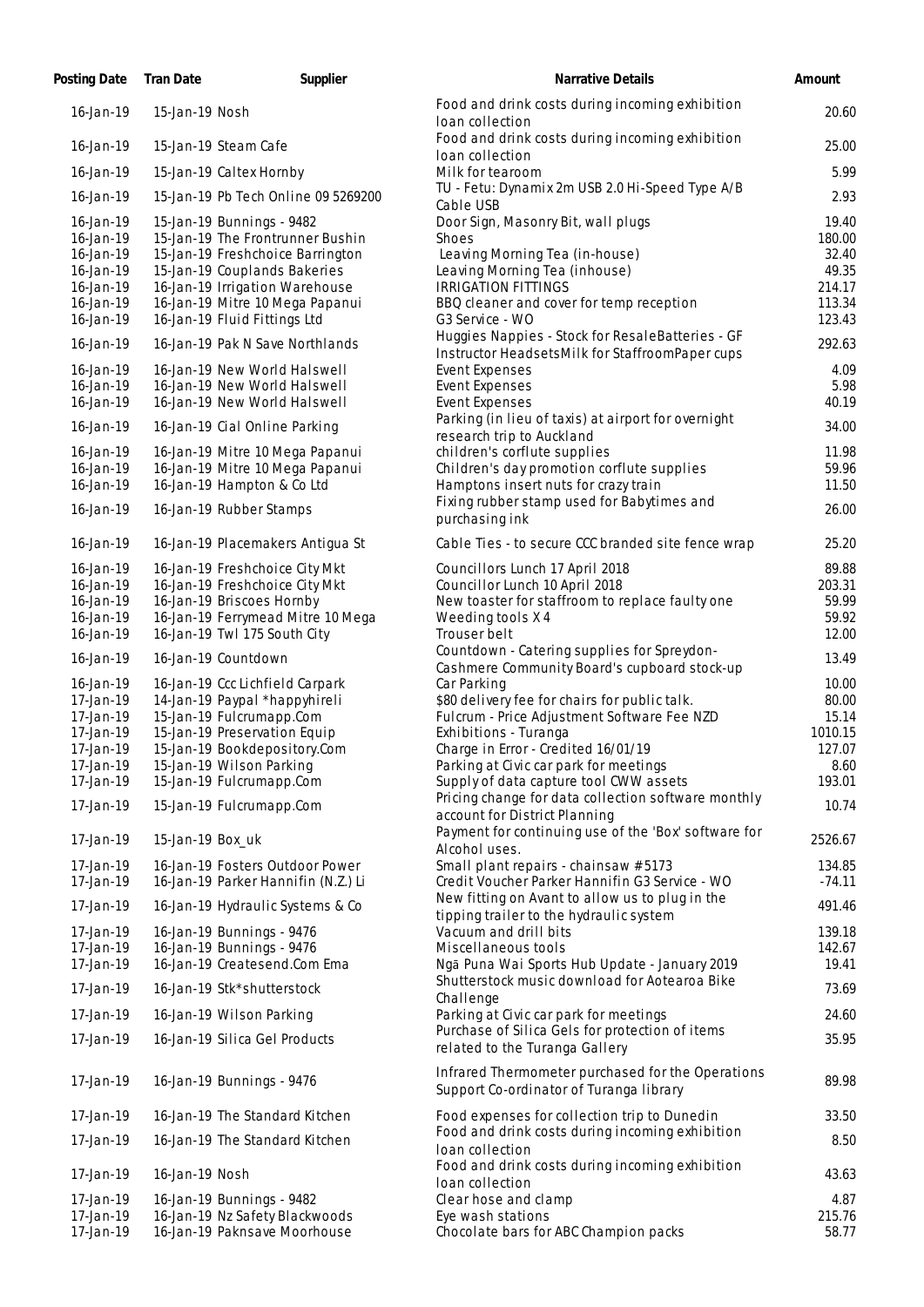| Posting Date | Tran Date          | Supplier                                                  | Narrative Details                                                             | Amount    |
|--------------|--------------------|-----------------------------------------------------------|-------------------------------------------------------------------------------|-----------|
| 17-Jan-19    |                    | 16-Jan-19 Freshchoice Barrington                          | Milk for Carlyle                                                              | 6.88      |
| 17-Jan-19    |                    | 16-Jan-19 Freshchoice Barrington                          | Water filter for Carlyle                                                      | 15.85     |
| 17-Jan-19    |                    | 16-Jan-19 The Frontrunner Bushin                          | Shoes - Uniform                                                               | 180.00    |
| 17-Jan-19    |                    | 16-Jan-19 Vendella International                          | Linen for Tourist Flats                                                       | 480.64    |
| 17-Jan-19    |                    | 17-Jan-19 Ferrymead Mitre 10 Mega                         | Prizes for Summertime Reading                                                 | 278.74    |
| 17-Jan-19    |                    | 17-Jan-19 Twl 123 Eastgate                                | Prizes for Summertime Reading                                                 | 283.52    |
|              |                    |                                                           | New stamps for Preschool Programming Storytime                                |           |
| 17-Jan-19    |                    | 17-Jan-19 Rubber Stamps                                   | Packs                                                                         | 119.80    |
| 17-Jan-19    |                    | 17-Jan-19 Armstrong Locksmiths                            | Stock key for CCC Staff and contractors                                       | 18.00     |
| 17-Jan-19    |                    | 17-Jan-19 Ccc Lichfield Carpark                           | Parking for meetings at Civic and Tūranga                                     | 9.10      |
| 17-Jan-19    |                    | 17-Jan-19 Order Of St John                                | First aid training for RT volunteer                                           | 159.00    |
|              |                    |                                                           | Toilet Paper for Cabins & 10 White pillow Cases for                           |           |
| 17-Jan-19    |                    | 17-Jan-19 Twl 128 Hornby                                  | cabins                                                                        | 64.00     |
| 17-Jan-19    |                    | 17-Jan-19 New World Halswell                              | Sugar                                                                         | 1.39      |
| 17-Jan-19    |                    | 17-Jan-19 Freshchoice City Mkt                            | Catering for Farewell                                                         | 377.52    |
| 17-Jan-19    |                    | 17-Jan-19 Jaycar Pty Ltd                                  | Heatshrink for play equip                                                     | 16.80     |
| 17-Jan-19    |                    | 17-Jan-19 Caltex Redwood                                  | Milk for Redwood staff room                                                   | 7.98      |
|              |                    |                                                           | Four polar fleece blankets to use for stories in the                          |           |
| 17-Jan-19    |                    | 17-Jan-19 Twl 181 Belfast                                 | park over the tarpaulin.                                                      | 20.00     |
| 17-Jan-19    |                    | 17-Jan-19 Mighty Ape Limited                              | Replacement PS4 kit for AR                                                    | 520.00    |
| 17-Jan-19    |                    | 17-Jan-19 Mitre 10 Mega Papanui                           | Wire Crimper / stripper                                                       | 32.98     |
| 17-Jan-19    |                    | 17-Jan-19 New World Prestons                              | Bread and milk for re sale in the shop                                        | 64.51     |
| 17-Jan-19    |                    | 17-Jan-19 New World Prestons                              | Milk and sugar for staff                                                      | 11.36     |
| 18-Jan-19    |                    | 15-Jan-19 American Soc Of Lan                             | Landscape Architecture magazine                                               | 149.89    |
| 18-Jan-19    |                    | 15-Jan-19 Paypal *backstreetb                             | Material for office revitalisation project.                                   | 59.75     |
|              |                    |                                                           | Credit Voucher Bookdepository.Com - refer to charge                           |           |
| 18-Jan-19    |                    | 16-Jan-19 Bookdepository.Com                              | in error 15/01/19                                                             | $-127.07$ |
| 18-Jan-19    |                    | 16-Jan-19 Axure Software                                  | ITDC Axure RP Pro x2 monthly sub                                              | 148.37    |
| 18-Jan-19    |                    | 16-Jan-19 Swiftype.Com                                    | ITDC Switype 2019-01 monthly sub                                              | 339.13    |
|              |                    |                                                           | Book order - Foundation design and construction by                            |           |
| 18-Jan-19    |                    | 16-Jan-19 Amzn Mktp Uk*mb1zs2bi4                          | Tomlinson                                                                     | 132.21    |
| 18-Jan-19    |                    | 17-Jan-19 Mainland Fasteners Ltd                          | SECURITY SCREWS                                                               | 24.76     |
| 18-Jan-19    |                    | 17-Jan-19 Bunnings - 9482                                 | CONE FLASHING PADBOLTS PVC PIPE                                               | 232.02    |
| 18-Jan-19    |                    | 17-Jan-19 Kolorful Kanvas                                 | <b>BOUNCE PILLOW REPAIR</b>                                                   | 316.25    |
| 18-Jan-19    |                    | 17-Jan-19 Nz Safety Blackwoods                            | PPE Boots                                                                     | 168.70    |
| 18-Jan-19    |                    | 17-Jan-19 Sopers Macindoe Chch                            | Lock parts for Pigeon Bay Campground Toilet                                   | 5.29      |
| 18-Jan-19    | 17-Jan-19 2 Cheap  |                                                           | Maracas - musical instrument for Preschool packs                              | 50.00     |
|              |                    |                                                           | Spray bottle holders (Fusionloc) x2, Chemical Splash                          |           |
| 18-Jan-19    |                    | 17-Jan-19 Bunnings - 9482                                 | goggles x 1, Rag Hook.                                                        | 128.84    |
|              |                    |                                                           |                                                                               |           |
| 18-Jan-19    |                    | 17-Jan-19 Kmart - Riccarton                               | UV pens for afterschool and school holiday activities                         | 10.00     |
|              |                    |                                                           | Spot it! card game for after school and school                                |           |
| 18-Jan-19    |                    | 17-Jan-19 Whitcoulls Riccarton 50                         | holiday activities                                                            | 29.99     |
| 18-Jan-19    |                    | 17-Jan-19 Avonside Wainoni Vet                            | Yearly vaccination for Education dog Jock                                     | 68.30     |
| 18-Jan-19    |                    | 17-Jan-19 Glowinthedark.Co.Nz                             | Glow in the dark tape for auditorium stairs.                                  | 108.95    |
| 18-Jan-19    |                    |                                                           |                                                                               | 4.60      |
|              |                    | 17-Jan-19 Wilson Parking                                  | Parking at Civic                                                              | 20.47     |
| 18-Jan-19    |                    | 17-Jan-19 Bunnings - 9476<br>17-Jan-19 Sai Global Limited | Garden ties for Dahlia collection<br>AS2303:2018 Tree stock for landscape use |           |
| 18-Jan-19    |                    |                                                           |                                                                               | 138.42    |
| 18-Jan-19    |                    | 17-Jan-19 Ricoh New Zealand Ltd                           | TU: Build-plate consumables 3D printing                                       | 115.76    |
| 18-Jan-19    |                    | 17-Jan-19 Ricoh New Zealand Ltd                           | SLC 3D printer consumables - Filament                                         | 243.80    |
| 18-Jan-19    |                    | 17-Jan-19 Spectrum Lighting & Sound                       | Replacement Tuner Poolside                                                    | 229.14    |
| 18-Jan-19    |                    | 17-Jan-19 Nz Safety Blackwoods                            | Box of 10 sunglasses for stock                                                | 65.45     |
| 18-Jan-19    |                    | 17-Jan-19 Pak N Save Riccarton                            | Batteries for the stationery cabinet and cup hooks to                         | 14.48     |
|              |                    |                                                           | tidy cables.                                                                  |           |
| 18-Jan-19    |                    | 17-Jan-19 The Service Company Ltd C                       | Hand paper towels, Nitryl blue gloves, hand                                   | 927.91    |
|              |                    |                                                           | sanitizer                                                                     |           |
| 18-Jan-19    |                    | 17-Jan-19 Canterbury Jewellers                            | Repair to a returned jewellery piece - B G V C Gift                           | 16.00     |
|              |                    |                                                           | shop                                                                          |           |
| 18-Jan-19    | 17-Jan-19 Ogilvies |                                                           | Kiwi decorations for resale in the B G V C Gift shop                          | 732.09    |
|              |                    |                                                           |                                                                               |           |
| 18-Jan-19    |                    | 18-Jan-19 New World Stanmore                              | Gift card for the tenant while the complex is                                 | 100.00    |
|              |                    |                                                           | undergoing repairs                                                            |           |
| 18-Jan-19    |                    | 18-Jan-19 Countdown                                       | Exhibitions - Turanga                                                         | 3.69      |
| 18-Jan-19    |                    | 18-Jan-19 Pak N Save Wainoni                              | Morning tea for volunteers - Turanga Libraries Photo                          | 76.08     |
|              |                    |                                                           | Shoot                                                                         |           |
| 18-Jan-19    |                    | 18-Jan-19 Ferrymead Mitre 10 Mega                         | Exhibitions - Turanga                                                         | 94.37     |
| 18-Jan-19    |                    | 18-Jan-19 Battery Masta Ltd                               | Two way radio batteries                                                       | 187.80    |
| 18-Jan-19    |                    | 18-Jan-19 Ccc Parking                                     | Parking for Tūranga photoshoot                                                | 10.50     |
|              |                    |                                                           |                                                                               |           |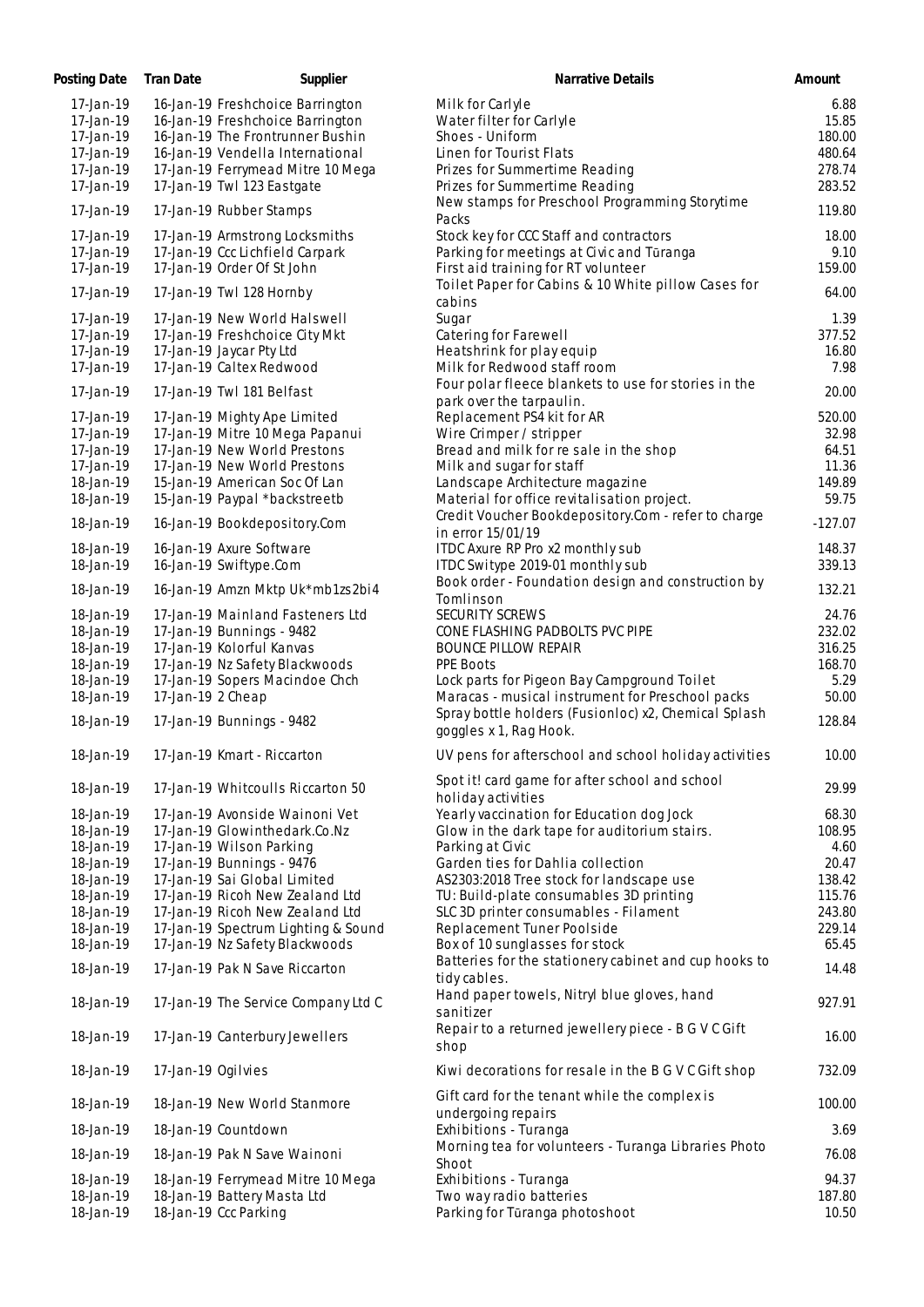| Posting Date           | <b>Tran Date</b> | Supplier                                                          | <b>Narrative Details</b>                                                                 | Amount          |
|------------------------|------------------|-------------------------------------------------------------------|------------------------------------------------------------------------------------------|-----------------|
| 18-Jan-19              |                  | 18-Jan-19 Ccc Art Gallery Car Prk                                 | Parking at Civic for Road Closure Subcommittee<br>meeting                                | 6.00            |
| 18-Jan-19              |                  | 18-Jan-19 Peninsula Trading Post                                  | Replacement 10I Teapot for Akaroa Sports Pavilion                                        | 71.70           |
| 18-Jan-19              |                  | 18-Jan-19 Resene Lichfield St 031                                 | Resene magnetic paint for crazy train                                                    | 47.68           |
| 18-Jan-19              |                  | 18-Jan-19 Twl 175 South City                                      | A gift for the participants in the Tūranga photoshoot<br>for Marketing                   | 12.00           |
| 18-Jan-19              |                  | 18-Jan-19 Freshchoice City Mkt                                    | Catering for Ministry of Health and Canterbury<br>District Health Board                  | 199.35          |
| 18-Jan-19              |                  | 18-Jan-19 Leedsafe Limited                                        | <b>PPR</b>                                                                               | 236.76          |
| 18-Jan-19              |                  | 18-Jan-19 Ferrymead Mitre 10 Mega                                 | Post concrete                                                                            | 50.28           |
| 18-Jan-19<br>21-Jan-19 |                  | 18-Jan-19 Lincraft NZ Limited<br>17-Jan-19 Lul Ticket Machine     | For office revamp<br>Tube ticket (UK)                                                    | 111.96<br>39.54 |
| 21-Jan-19              |                  | 17-Jan-19 Sp * Yardgames New Zea                                  | Large games for Turanga Library                                                          | 765.00          |
| 21-Jan-19              |                  | 17-Jan-19 App Or Code Generator Com                               | Renew subscription to QR code generator                                                  | 104.08          |
| 21-Jan-19              |                  | 17-Jan-19 Paypal *josiejoans                                      | Giftware for B G V C Giftshop                                                            | 1031.11         |
| $21$ -Jan-19           |                  | 18-Jan-19 Bunnings - 9482                                         | TOOL BOX SOLVENT CEMENT PIPE JOINERS                                                     | 309.13          |
| $21$ -Jan-19           |                  | 18-Jan-19 Mainland Fasterners                                     | Workshop Consumables - WO                                                                | 315.04          |
| 21-Jan-19              |                  | 18-Jan-19 Saecowilson - Christch                                  | Wittig Slave & Workshop Consumables - WO                                                 | 335.00          |
| 21-Jan-19              |                  | 18-Jan-19 Mainland Fasterners                                     | Workshop Consumables - WO                                                                | 358.27          |
| $21$ -Jan-19           |                  | 18-Jan-19 Donco Services Limited                                  | Repairs to Karcher Waterblaster - WO<br>IFLA World Library and Information Congress 2019 | 483.00          |
| 21-Jan-19              |                  | 18-Jan-19 Www.Kit.De                                              | registration - Euro 505                                                                  | 875.06          |
| 21-Jan-19              |                  | 18-Jan-19 Secure Parking Nz                                       | Parking - University of Canterbury<br>Milk purchase for staff/building tea room - normal | 6.00            |
| $21$ -Jan-19           |                  | 18-Jan-19 New World St Martins                                    | order delivery not received.                                                             | 26.94           |
| 21-Jan-19<br>21-Jan-19 |                  | 18-Jan-19 Bunnings - 9476<br>18-Jan-19 Createsend.Com Ema         | Toolbelt and drill bits for COL<br>Newsline 18/01/2019                                   | 71.33<br>49.48  |
| 21-Jan-19              |                  | 18-Jan-19 Sp * Craftables Nz                                      | Cameo vinyl cutter blades for public programmes                                          | 72.00           |
| $21$ -Jan-19           |                  | 18-Jan-19 Wilson Parking                                          | Wilson Parking                                                                           | 6.60            |
| 21-Jan-19              |                  | 18-Jan-19 Amzn Mktp Us*mb7tm6vr1                                  | Sensory Fidgets for SC                                                                   | 17.25           |
| 21-Jan-19              |                  | 18-Jan-19 Amzn Mktp Us *mb4kc8mj0                                 | Plastic balls                                                                            | 25.35           |
| 21-Jan-19              |                  | 18-Jan-19 Amzn Mktp Us*mb5rm9vk1                                  | Finger fidgets and items                                                                 | 46.91           |
| 21-Jan-19<br>21-Jan-19 |                  | 18-Jan-19 Advance Landscape<br>18-Jan-19 Terra Viva Home & Garden | Weed mat for volunteer planting<br>garden tools and garden vege seed & gardening         | 94.24<br>245.15 |
| 21-Jan-19              |                  | 18-Jan-19 Balsamiq Trid997687                                     | trugs<br>ITDC myBalsamiq x3 annual renewal                                               | 182.19          |
| 21-Jan-19              |                  | 18-Jan-19 The Naked Baker Ltd                                     | Coffee for BLFP                                                                          | 60.00           |
| 21-Jan-19              |                  | 18-Jan-19 Bunnings - 9482                                         | Gutter scoops                                                                            | 15.00           |
| 21-Jan-19              | 18-Jan-19 Nzgeo  |                                                                   | Annual subscritpion                                                                      | 74.00           |
| 21-Jan-19              |                  | 18-Jan-19 Amzn Mktp Us                                            | Credit Voucher Amzn Mktp Us - For Libraries -<br>Protective pouch for tablets            | $-16.76$        |
| 21-Jan-19              |                  | 18-Jan-19 Garden City Chemdry                                     | Cleaning office furniture                                                                | 235.75          |
| 21-Jan-19              |                  | 19-Jan-19 Bunnings - 9482                                         | <b>INTERGRAIN POLYURETHENE</b>                                                           | 205.80          |
| 21-Jan-19              |                  | 19-Jan-19 Spotify P0923555c5                                      | Monthly Spotify account for Vbase touch - Arena<br>music 5-3-08-4401                     | 14.99           |
| 21-Jan-19<br>21-Jan-19 |                  | 19-Jan-19 Burnsco Marine<br>19-Jan-19 Jotform Inc.                | Burnsco rope and fixings for crazy train<br>Jotform subscription for H&S statistics      | 17.16<br>28.84  |
| 21-Jan-19              |                  | 20-Jan-19 Bunnings - 9482                                         | GRATES AQUANAMEL GLOSS COUPLERS                                                          | 204.60          |
| 21-Jan-19              |                  | 20-Jan-19 Fabric Vision                                           | Fabric purchased from Fabric Vision for the<br>Preschool Storytimes bags                 | 69.81           |
| 21-Jan-19              |                  | 20-Jan-19 Ecodrop Metro                                           | Dump fees                                                                                | 10.14           |
| 21-Jan-19              |                  | 20-Jan-19 Modica Group Limited                                    | Computer to phone Debt Recovery text reminders                                           | 119.44          |
| 21-Jan-19              |                  | 21-Jan-19 Ccc Parking                                             | Wilson Parking - Meeting                                                                 | 6.70            |
| 21-Jan-19              |                  | 21-Jan-19 Mobil Aranui                                            | Fuel Midges - WO                                                                         | 144.74          |
| 21-Jan-19              |                  | 21-Jan-19 Twl 123 Eastgate                                        | Tables and chairs for Cathedral Square                                                   | 198.00          |
| 21-Jan-19              |                  | 21-Jan-19 Twl 120 Northlands                                      | Tables and chairs for Cathedral Square                                                   | 198.00          |
| 21-Jan-19              |                  | 21-Jan-19 Twl 181 Belfast                                         | Tables and chairs for Cathedral Square                                                   | 495.00          |
| 21-Jan-19<br>21-Jan-19 |                  | 21-Jan-19 The Drawing Room Limite<br>21-Jan-19 Gordon Harris Chch | Exhibitions - Turanga                                                                    | 11.93<br>35.63  |
| 21-Jan-19              |                  | 21-Jan-19 Stuff Ps Recurring                                      | Exhibitions - Turanga<br>The Press subscription for December                             | 50.70           |
| 21-Jan-19              |                  | 21-Jan-19 Stuff Ps Recurring                                      | The Press subscription for December                                                      | 55.47           |
| 21-Jan-19              |                  | 21-Jan-19 Stuff Ps Recurring                                      | The Press subscription for December                                                      | 56.77           |
| 21-Jan-19              |                  | 21-Jan-19 Stuff Ps Recurring                                      | The Press subscription for December                                                      | 66.74           |
| 21-Jan-19              |                  | 21-Jan-19 Mitre 10 Mega Papanui                                   | Cable ties to put up corflutes                                                           | 38.76           |
| 21-Jan-19              |                  | 21-Jan-19 Connovation                                             | Rat prefeed and poison for Travis Wetland                                                | 774.47          |
| 21-Jan-19              |                  | 21-Jan-19 Stuff Ps Recurring                                      | The Press subscription for CAG library                                                   | 52.00           |
| 21-Jan-19              |                  | 21-Jan-19 Total Pos Solutions                                     | Fee for cash register repairs                                                            | 57.50           |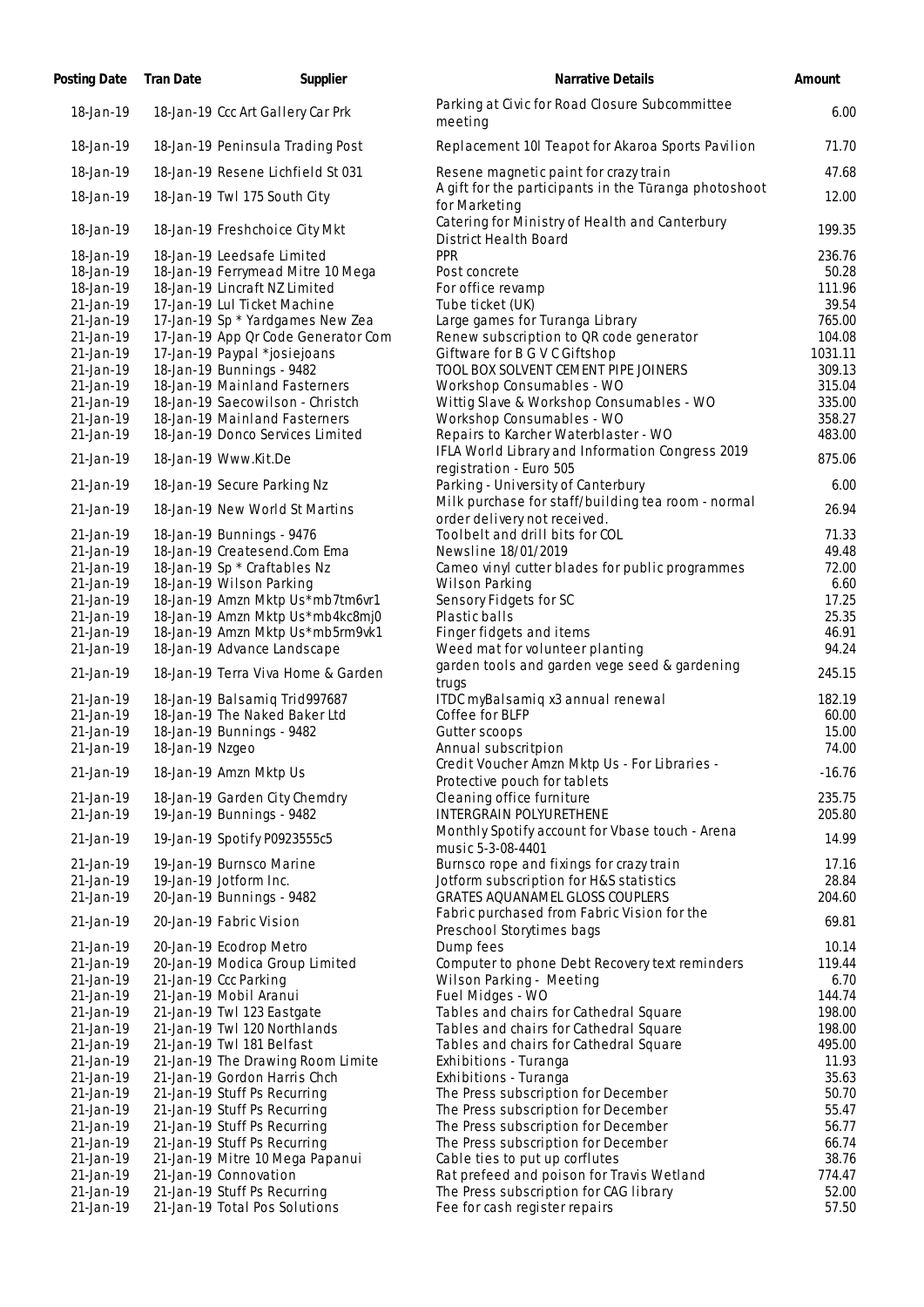| Posting Date           | <b>Tran Date</b> | Supplier                                                           | <b>Narrative Details</b>                                                                    | Amount          |
|------------------------|------------------|--------------------------------------------------------------------|---------------------------------------------------------------------------------------------|-----------------|
| 21-Jan-19              |                  | 21-Jan-19 Relish Catering                                          | Catering 12 November Banks Peninsula Community<br>Board meeting                             | 238.63          |
| 21-Jan-19              |                  | 21-Jan-19 Papanui Service Centre                                   | Parking Coupons for Staff Travel                                                            | 31.00           |
| 21-Jan-19              |                  | 21-Jan-19 New World Prestons                                       | Bread and milk for re sale in the shop                                                      | 30.18           |
| 22-Jan-19              |                  | 16-Jan-19 Mighty Gripper Co Ltd                                    | Water Testing Equipment                                                                     | 225.00          |
| 22-Jan-19              |                  | 19-Jan-19 Mercant Of Fairness                                      | Library book                                                                                | 54.46           |
| 22-Jan-19              |                  | 20-Jan-19 Tarrawarra Museum Of                                     | Library book                                                                                | 27.23           |
| 22-Jan-19              |                  | 21-Jan-19 Outsider Mountain Sprt                                   | <b>Boots</b>                                                                                | 480.70          |
| 22-Jan-19              |                  | 21-Jan-19 Bunnings - 9482                                          | Exhibitions - Turanga                                                                       | 107.25          |
| 22-Jan-19              |                  | 21-Jan-19 Nz Safety Blackwoods                                     | Equipment required at South Library building in<br>order to meet ACC audit requirements.    | 317.16          |
| 22-Jan-19              |                  | 21-Jan-19 Workplace Safety Sup                                     | Replace broken equipment<br>Scales and measuring jug for managing Water                     | 146.58          |
| 22-Jan-19              |                  | 21-Jan-19 Twl 220 Riccarton                                        | Quality (Dry chemicals)                                                                     | 39.00           |
| 22-Jan-19<br>22-Jan-19 |                  | 21-Jan-19 Farmlands Co Operati                                     | Fastflo minisv 20mm LT (Ballcock)                                                           | 27.72<br>84.99  |
| 22-Jan-19              |                  | 21-Jan-19 Fleet Cycle Works 1996<br>21-Jan-19 Voyager Internet Ltd | Bike pump<br>Bulletin messaging                                                             | 18.54           |
| 22-Jan-19              |                  | 21-Jan-19 Nz Planning Institute                                    | NZPI - Planning for Maori Values                                                            | 150.00          |
| 22-Jan-19              |                  | 21-Jan-19 Lincraft NZ Limited                                      | Equipment for use with sewing machine                                                       | 49.23           |
| 22-Jan-19              |                  | 21-Jan-19 Caltex Hornby                                            | Milk for tearoom                                                                            | 5.99            |
| 22-Jan-19              |                  | 21-Jan-19 Ross Galt Lock & Key                                     | Various work around the camp                                                                | 604.00          |
|                        |                  |                                                                    | Waratah end caps for fence Humphreys drive                                                  |                 |
| 22-Jan-19              |                  | 21-Jan-19 Bunnings - 9482                                          | protecting Black Billed Gulls                                                               | 113.68          |
| 22-Jan-19              |                  | 22-Jan-19 Mitre 10 Mega Hornby                                     | Misc items for pool operations                                                              | 129.23          |
| 22-Jan-19              |                  | 22-Jan-19 Placemakers Riccarton                                    | Tape Measure                                                                                | 72.17           |
| 22-Jan-19              |                  | 22-Jan-19 Mobil Aranui                                             | Fuel Midges - WO                                                                            | 140.65          |
| 22-Jan-19              |                  | 22-Jan-19 Resene Lichfield St 031                                  | Paint for Entry Wall                                                                        | 140.90          |
| 22-Jan-19              |                  | 22-Jan-19 Countdown                                                | Labelled Cleaning Product for CX Reception at Taiora<br><b>QEII</b>                         | 6.50            |
| 22-Jan-19              |                  | 22-Jan-19 Parsley And Sage                                         | Catering for Community Board Meeting                                                        | 72.22           |
| 22-Jan-19              |                  | 22-Jan-19 Christchurch City Cncl                                   | Parking coupons for staff meetings and training                                             | 93.00           |
| 22-Jan-19              |                  | 22-Jan-19 Marshalls Tv & Health                                    | Sunscreen                                                                                   | 29.90           |
| 22-Jan-19              |                  | 22-Jan-19 Chch City Council Civic                                  | 2 x books of ccc parking coupons                                                            | 46.50           |
| 22-Jan-19              |                  | 22-Jan-19 Mitre 10 Beckenham                                       | TU - Exhibition - cable management                                                          | 26.64           |
| 22-Jan-19<br>23-Jan-19 |                  | 22-Jan-19 Free Parking                                             | Renewal of Canterbury-100 domain name<br>Little Kiwis Nature Play - Conference registration | 51.69<br>250.00 |
| 23-Jan-19              |                  | 20-Jan-19 Paypal *littlekiwis<br>21-Jan-19 Paypal *ittoolsptyl     | Replacement Laptop Screen - WO                                                              | 169.00          |
| 23-Jan-19              |                  | 21-Jan-19 Editors Tap                                              | Meal while in UK                                                                            | 20.65           |
| 23-Jan-19              |                  | 21-Jan-19 Abebooks.Co Frztip                                       | Library book                                                                                | 56.52           |
| 23-Jan-19              |                  | 22-Jan-19 Wilson Parking                                           | Wilson Parking - Medeting                                                                   | 10.60           |
| 23-Jan-19              |                  | 22-Jan-19 Nz Safety Blackwoods                                     | PPE Gear                                                                                    | 226.13          |
| 23-Jan-19              |                  | 22-Jan-19 Harvey Norman Moorhouse                                  | SD Cards                                                                                    | 348.00          |
| 23-Jan-19              |                  | 22-Jan-19 Wilson Parking                                           | Wilson Parking - Meeting                                                                    | 10.60           |
| 23-Jan-19              |                  | 22-Jan-19 Mobil Aranui                                             | Fuel Midges - WO Nick Brophy                                                                | 145.85          |
| 23-Jan-19              |                  | 22-Jan-19 Drills Taps & Dies Limite                                | Workshop Consumables - WO                                                                   | 162.44          |
| 23-Jan-19              |                  | 22-Jan-19 The National Business                                    | Monthly Subscription to NBR                                                                 | 35.00           |
| 23-Jan-19              |                  | 22-Jan-19 Createsend.Com Ema                                       | Christchurch Art Gallery Education Programme Term 1<br>2019                                 | 21.28           |
| 23-Jan-19              |                  | 22-Jan-19 Wilson Parking                                           | Parking at Civic car park for meetings                                                      | 12.60           |
| 23-Jan-19              |                  | 22-Jan-19 Nz Safety Blackwoods                                     | PPE required for role - Safety Boots                                                        | 149.38          |
| 23-Jan-19              |                  | 22-Jan-19 Wilson Parking                                           | Cost of parking while attending a Document Storage<br>Solutions project in Civic            | 10.60           |
| 23-Jan-19              |                  | 22-Jan-19 Nz Planning Institute                                    | NZPI Partially Active Membership (Fellow)                                                   | 150.00          |
| 23-Jan-19              |                  | 22-Jan-19 Nz Planning Institute                                    | NZPI Graduate Membership                                                                    | 200.00          |
| 23-Jan-19              |                  | 22-Jan-19 Nz Planning Institute                                    | NZPI Associate Membership                                                                   | 235.00          |
| 23-Jan-19              |                  | 22-Jan-19 Nz Planning Institute                                    | NZPI Associate Membership                                                                   | 235.00          |
| 23-Jan-19              |                  | 22-Jan-19 Nz Planning Institute                                    | NZPI Full Membership                                                                        | 425.00          |
| 23-Jan-19              |                  | 22-Jan-19 Nz Planning Institute                                    | NZPI Full Membership                                                                        | 425.00          |
| 23-Jan-19              |                  | 22-Jan-19 Nz Planning Institute                                    | NZPI Full Membership                                                                        | 425.00          |
| 23-Jan-19              |                  | 22-Jan-19 Nz Planning Institute                                    | NZPI Intermediate Membership                                                                | 425.00          |
| 23-Jan-19              |                  | 22-Jan-19 Nz Planning Institute                                    | NZPI Full Membership                                                                        | 425.00          |
| 23-Jan-19              |                  | 22-Jan-19 Nz Planning Institute                                    | NZPI Full Membership                                                                        | 425.00          |
| 23-Jan-19              |                  | 22-Jan-19 Nz Planning Institute                                    | NZPI Intermediate Membership<br>Padlocks for Freezers                                       | 425.00          |
| 23-Jan-19<br>23-Jan-19 |                  | 22-Jan-19 Ross Galt Lock & Key                                     |                                                                                             | 99.00<br>99.56  |
| 23-Jan-19              |                  | 22-Jan-19 Bunnings - 9476<br>22-Jan-19 Plastic Bag Company         | Grinding wheels, nuts, bolts etc<br>Plastic Bags for Freezers                               | 596.23          |
| 23-Jan-19              |                  | 22-Jan-19 Christchurch Cleaning Sup                                | Cleaning Supplies                                                                           | 623.24          |
| 23-Jan-19              |                  | 22-Jan-19 Chain Reaction                                           | Bike helmet, bike chain & mudguard for work bike                                            | 375.12          |
| 23-Jan-19              |                  | 22-Jan-19 Courier Post Christchurch                                | Courier post tickets for water samples                                                      | 59.40           |
| 23-Jan-19              |                  | 22-Jan-19 Bunnings - 9482                                          | Hose, sprinkler                                                                             | 48.09           |
|                        |                  |                                                                    |                                                                                             |                 |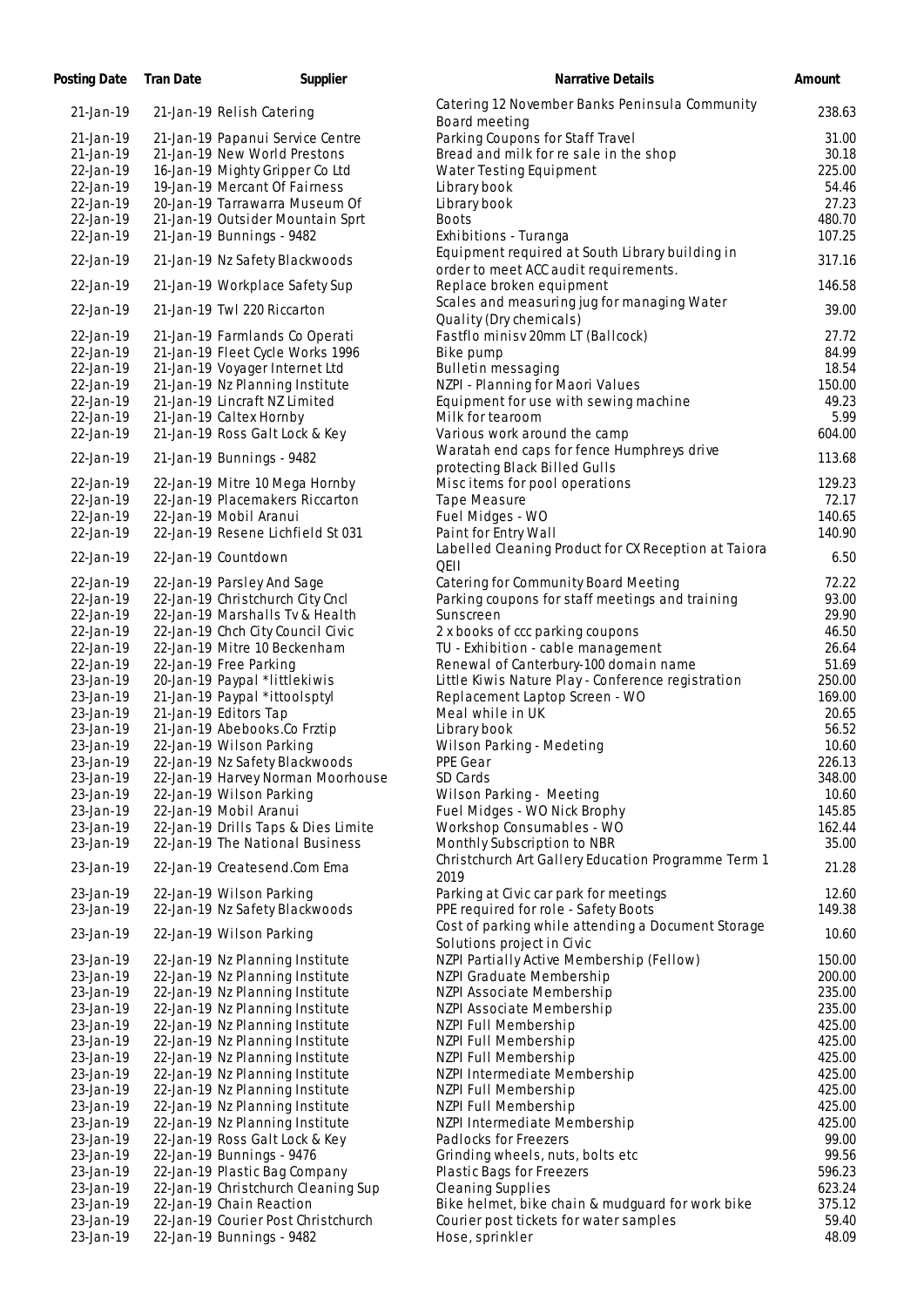| Posting Date           | Tran Date<br>Supplier                                            | Narrative Details                                                                                     | Amount         |
|------------------------|------------------------------------------------------------------|-------------------------------------------------------------------------------------------------------|----------------|
| 23-Jan-19              | 22-Jan-19 Nz Safety Blackwoods                                   | Safety gear overalls safety glasses boots                                                             | 672.11         |
| 23-Jan-19              | 23-Jan-19 Garden Box                                             | top course for path repairs sect F                                                                    | 48.00          |
| 23-Jan-19              | 23-Jan-19 Garden Box                                             | Top course for path repair sect F                                                                     | 48.00          |
| 23-Jan-19              | 23-Jan-19 Hydraquip                                              | Waterblast Biosolids Floor - WO                                                                       | 8.62           |
| 23-Jan-19              | 23-Jan-19 Hydraquip                                              | Water Blast Biosolids Floor - WO                                                                      | 18.40          |
| 23-Jan-19              | 23-Jan-19 Epc Ltd                                                | Powdercoating aluminium tubes for Julia Morison<br>Exhibition                                         | 242.00         |
| 23-Jan-19              | 23-Jan-19 Twl 123 Eastgate                                       | large bottles of bubbles for Children's Network                                                       | 60.00          |
| 23-Jan-19              | 23-Jan-19 The Beach Cafe                                         | Lunch for ACC Audit with x6 people                                                                    | 137.00         |
| 23-Jan-19              | 23-Jan-19 Resene Lichfield St 031                                | Resene paint for crazy train                                                                          | 194.75         |
| 23-Jan-19              | 23-Jan-19 New World South City                                   | Catering for Transport Project meeting with external<br>attendees.                                    | 160.00         |
| 23-Jan-19              | 23-Jan-19 Wsl South City                                         | 30 plastic card holders with black lanyard for the EQ<br>Memorial event volunteers' ID tug.           | 74.97          |
| 23-Jan-19              | 23-Jan-19 Pgg Wrightson Chch                                     | Safety work boots                                                                                     | 350.00         |
| 23-Jan-19              | 23-Jan-19 New World Prestons                                     | Trap lure                                                                                             | 6.95           |
| 23-Jan-19              | 23-Jan-19 Burwood Produce                                        | Saw dust for animal area                                                                              | 51.00          |
| 23-Jan-19              | 23-Jan-19 Wsl South City                                         | Dymo twin pack label tape for alpine collection<br>labels plus Diary etc                              | 111.92         |
| 23-Jan-19              | 23-Jan-19 Mitre 10 Beckenham                                     | TU - Exhibition - silicone to seal "tiny-tag" sensors                                                 | 15.47          |
| 23-Jan-19              | 23-Jan-19 Twl 120 Northlands                                     | (under \$500).<br>3 Spare T-shirts for participants for the screen-                                   | 10.00          |
|                        |                                                                  | printing workshop held on Jan 23 2019<br>3 Spare T-shirts for participants for the screen-            |                |
| 23-Jan-19              | 23-Jan-19 Wsl Papanui                                            | printing workshop held on Jan 23 2019                                                                 | 17.90          |
| 23-Jan-19              | 23-Jan-19 New World Prestons                                     | Bread and milk for re sale in the shop                                                                | 46.85          |
| 23-Jan-19              | 23-Jan-19 Chch Ready Mix Concrete                                | River sand for New Brighton sand pit at playground                                                    | 60.31          |
| 24-Jan-19              | 21-Jan-19 Paypal *levinsawmak                                    | Weighted throw for Response team storm kit                                                            | 132.78         |
| 24-Jan-19              | 22-Jan-19 Ocean Leisure Limited                                  | Card for CAG camera                                                                                   | 49.45          |
| 24-Jan-19              | 22-Jan-19 London Camera Exchange                                 | Camera battery for CAG camera                                                                         | 100.07         |
| 24-Jan-19              | 22-Jan-19 Justins Active Managem                                 | New Zealand Fitness Industry Leaders Roundtable                                                       | 201.44         |
| 24-Jan-19              | 22-Jan-19 Aliexpress                                             | Credit Voucher (USD 253.37) Aliexpress Refund for<br>goods that were not received                     | $-374.96$      |
| 24-Jan-19              | 23-Jan-19 Bunnings - 9482                                        | BOLTS NUTS TOILET SEAT PAINT KITS SCREWS                                                              | 330.83         |
| 24-Jan-19              | 23-Jan-19 Hirepool Christchurch                                  | Credit Voucher Hirepool Christchurch                                                                  | $-74.48$       |
| 24-Jan-19              | 23-Jan-19 Hirepool Christchurch                                  | Hire compactor for path repairs sect F                                                                | 155.00         |
| 24-Jan-19              | 23-Jan-19 2 Cheap                                                | Display materials Turanga                                                                             | 8.00           |
|                        | 23-Jan-19 Amare Safety Christchurch                              | H&S equipment required at South Library building in                                                   | 173.08         |
| 24-Jan-19              |                                                                  | order to meet ACC audit requirements.                                                                 |                |
| 24-Jan-19              | 23-Jan-19 Bunnings - 9482                                        | cooling equipment for Group fitness classes                                                           | 685.96         |
| 24-Jan-19              | 23-Jan-19 Wilson Parking                                         | Parking at civic for meeting re Risingholme                                                           | 10.60          |
| 24-Jan-19              | 23-Jan-19 Cafe Red                                               | Coffee for ACC Audit with x3 people                                                                   | 14.80          |
| 24-Jan-19              | 23-Jan-19 Cafe Red                                               | Coffee for ACC Audit with x5 people                                                                   | 24.60          |
| 24-Jan-19              | 23-Jan-19 Createsend.Com Ema                                     | Jellie Park Upgrades                                                                                  | 16.17          |
| 24-Jan-19              | 23-Jan-19 Hynds Pipe Systems Limite                              | Lid Lift Bar MH DI Uber                                                                               | 74.75          |
| 24-Jan-19              | 23-Jan-19 Engineering New Zealand                                | Engineering New Zealand renewal subscription                                                          | 80.00          |
| 24-Jan-19              | 23-Jan-19 Bunnings - 9476                                        | kneeling mat                                                                                          | 17.90          |
| 24-Jan-19              | 23-Jan-19 Ballingers Hunting & Fish                              | chest waders x 2 pair                                                                                 | 739.98         |
| 24-Jan-19              | 23-Jan-19 Vegeland                                               | Animal area veges                                                                                     | 15.95          |
| 24-Jan-19<br>24-Jan-19 | 23-Jan-19 Bunnings - 9482<br>23-Jan-19 Pb Tech Online 09 5269200 | hooks, tape measure, plyboard<br>3 x 3.5mm jack extenders for public pcs with broken                  | 105.15<br>9.16 |
| 24-Jan-19              | 23-Jan-19 Updraftplus.Com 340585                                 | main-port - test<br>Updraft software: Migration tool to allow a secure                                | 45.75          |
|                        |                                                                  | and faithful copy of Desk-Net to test server<br>Duplicate software manager / reporter for Digi-       |                |
| 24-Jan-19              | 23-Jan-19 Bls*keymetricsoftware                                  | Content team to manage their image servers                                                            | 83.87          |
| 24-Jan-19              | 24-Jan-19 Father Rabbit Ltd                                      | Goods for resale + Card fee<br>Replacement Hand air pump for blowing up                               | 175.32         |
| 24-Jan-19              | 24-Jan-19 Twl 123 Eastgate                                       | Hydroslide boats                                                                                      | 40.00          |
| 24-Jan-19              | 24-Jan-19 Mojo Gallery                                           | Lunch while in Auckland for project meeting.                                                          | 8.60           |
| 24-Jan-19              | 24-Jan-19 Four Square Akaroa                                     | Milk - Akaroa Service Centre                                                                          | 10.32          |
| 24-Jan-19              | 24-Jan-19 Mitre 10 Beckenham                                     | cable ties to put up Children's day corflutes                                                         | 8.98           |
| 24-Jan-19              | 24-Jan-19 Adgraphix Ltd                                          | skate jam promotion                                                                                   | 155.25         |
| 24-Jan-19              | 24-Jan-19 Mitre 10 Beckenham                                     | Cable tie to be used to secure items on the<br>Babytimes and Storytimes Preschool Packs               | 11.98          |
| 24-Jan-19              | 24-Jan-19 Spotlight Stores NZ Ltd                                | Ribbon to be used on the handsewn material bags<br>for the Story times and Baby times resource packs. | 31.50          |